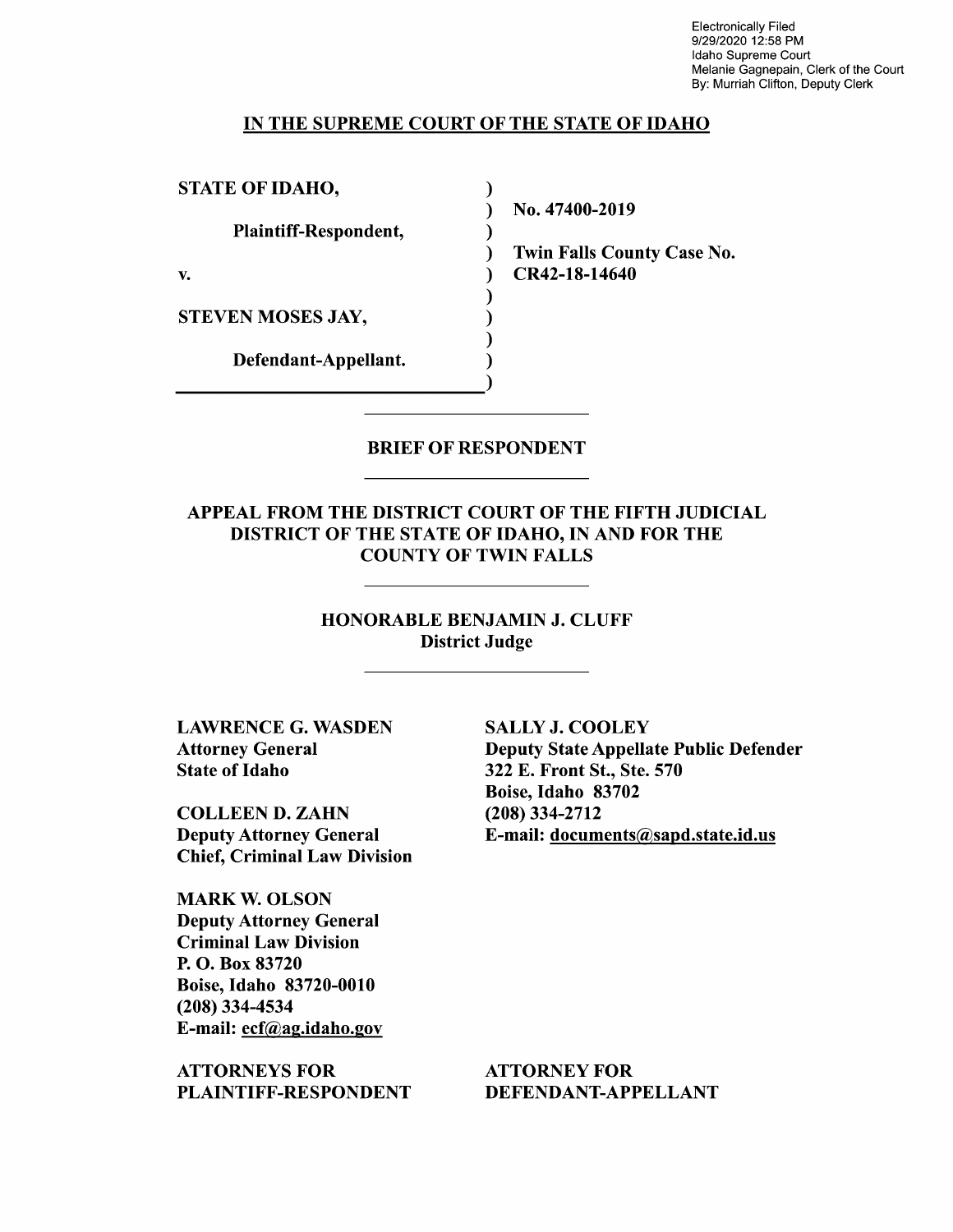# **TABLE OF CONTENTS**

| O<br>¢. |
|---------|
|         |

| I. | A.<br><b>B.</b><br>C. | The District Court Properly Denied Jay's Motion For A<br>Mistrial After Jay Opened The Door To The Challenged<br>The District Court Properly Denied Jay's Mistrial      |  |  |
|----|-----------------------|-------------------------------------------------------------------------------------------------------------------------------------------------------------------------|--|--|
| Π. | A.<br><b>B.</b>       | Jay Has Failed To Show That The Prosecutor Committed<br>Misconduct During His Rebuttal Argument By Speculating<br>That The Defense Was Attempting To Encourage The Jury |  |  |
|    | C.                    |                                                                                                                                                                         |  |  |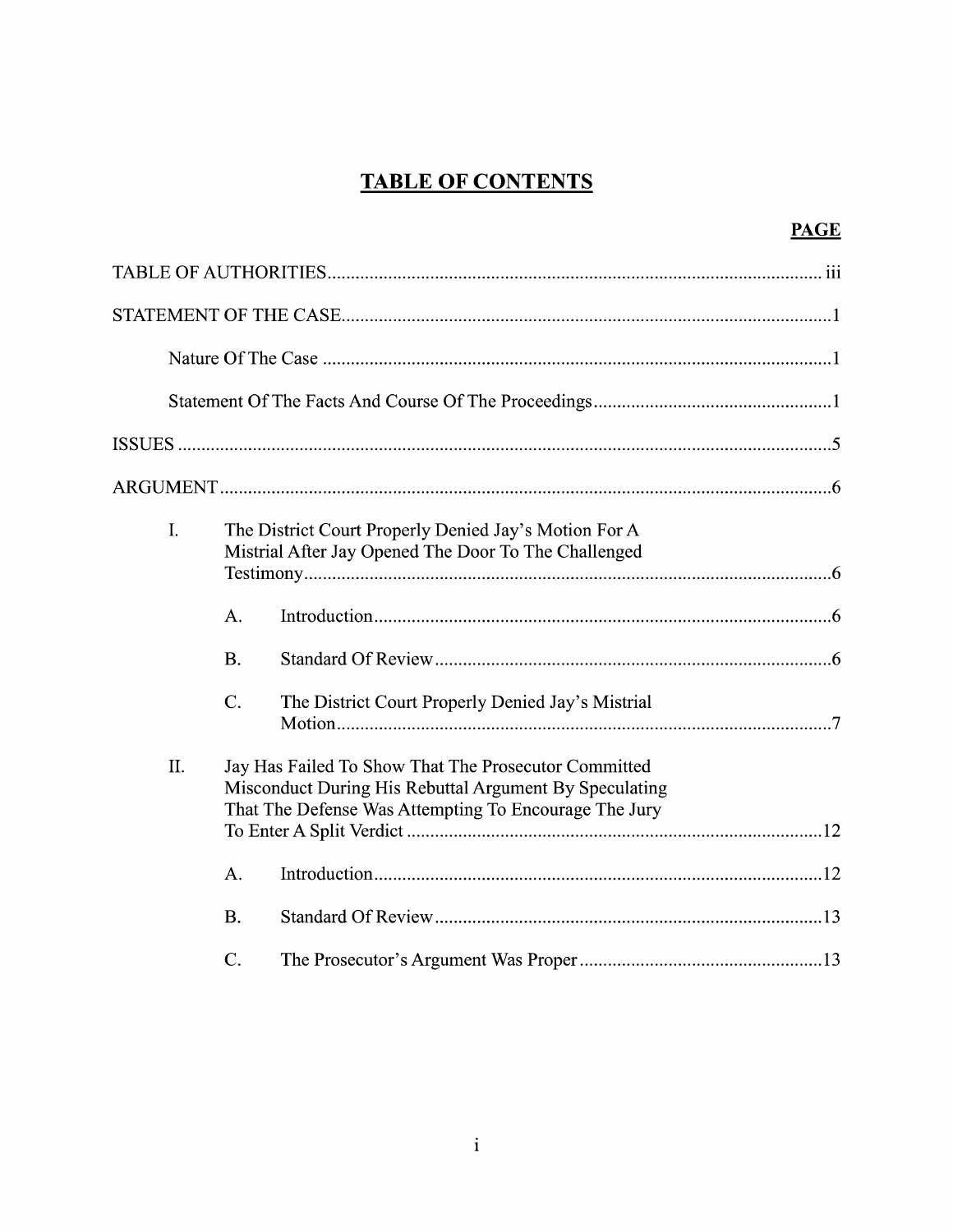|     | III. | Jay Has Failed To Demonstrate Fundamental Error With<br>Respect To His Assertion That The Prosecutor Committed<br>Misconduct During His Rebuttal Argument By Discussing<br>The Prevalence Of Recanting Domestic Violence Victims |                                                           |
|-----|------|----------------------------------------------------------------------------------------------------------------------------------------------------------------------------------------------------------------------------------|-----------------------------------------------------------|
|     |      |                                                                                                                                                                                                                                  |                                                           |
|     |      | А.                                                                                                                                                                                                                               |                                                           |
|     |      | <b>B.</b>                                                                                                                                                                                                                        |                                                           |
|     |      | $C$ .                                                                                                                                                                                                                            |                                                           |
| IV. |      |                                                                                                                                                                                                                                  | Jay Has Failed To Show That The District Court Abused Its |
|     |      | A.                                                                                                                                                                                                                               |                                                           |
|     |      | <b>B.</b>                                                                                                                                                                                                                        |                                                           |
|     |      | $C$ .                                                                                                                                                                                                                            | The District Court Acted Well Within Its Sentencing       |
|     |      |                                                                                                                                                                                                                                  |                                                           |
|     |      |                                                                                                                                                                                                                                  | .26                                                       |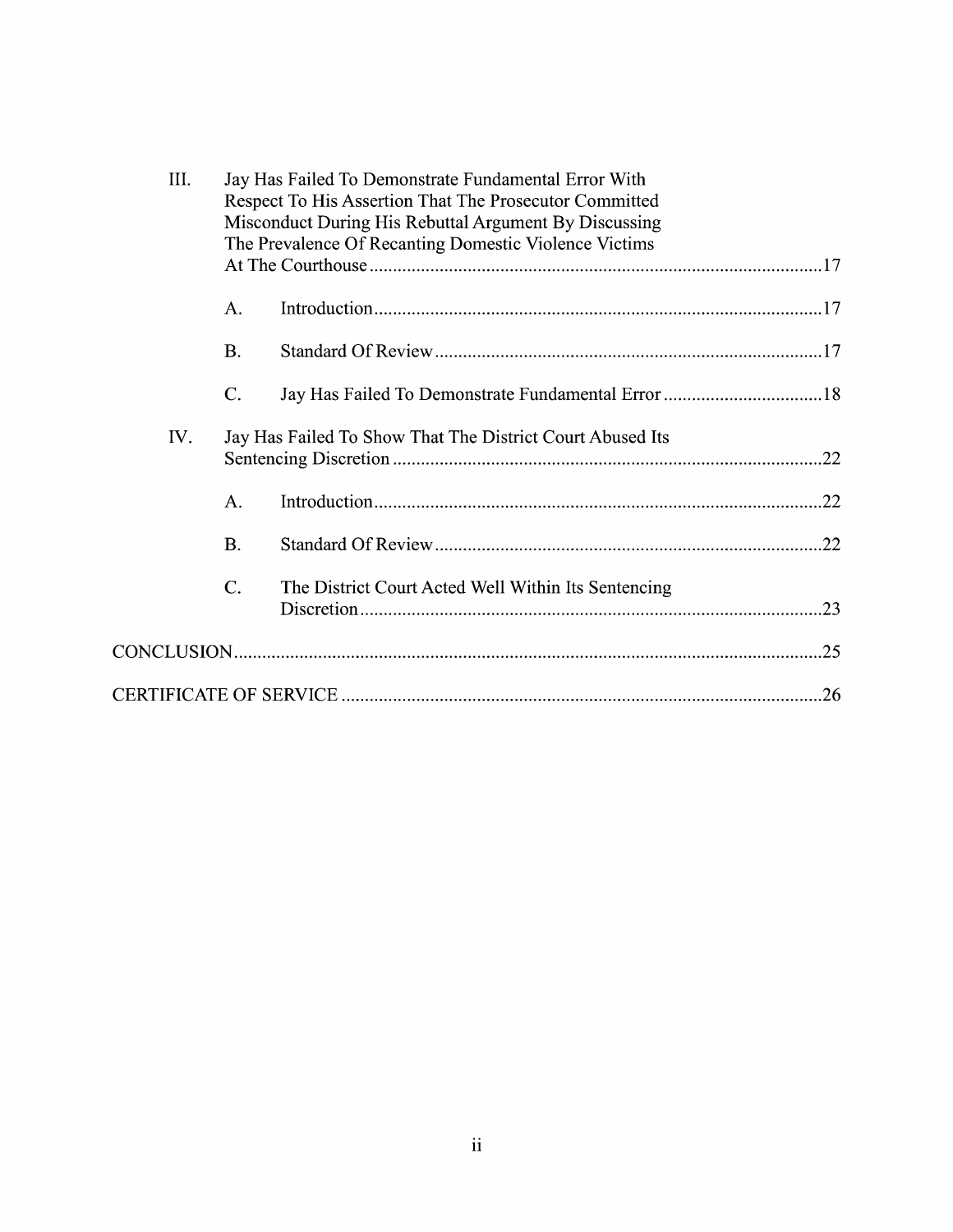# TABLE OF AUTHORITIES

| <b>CASES</b> | <b>PAGE</b> |
|--------------|-------------|
|              |             |
|              |             |
|              |             |
|              |             |
|              |             |
|              |             |
|              |             |
|              |             |
|              |             |
|              |             |
|              |             |
|              |             |
|              |             |
|              |             |
|              |             |
|              |             |
|              |             |
|              |             |
|              |             |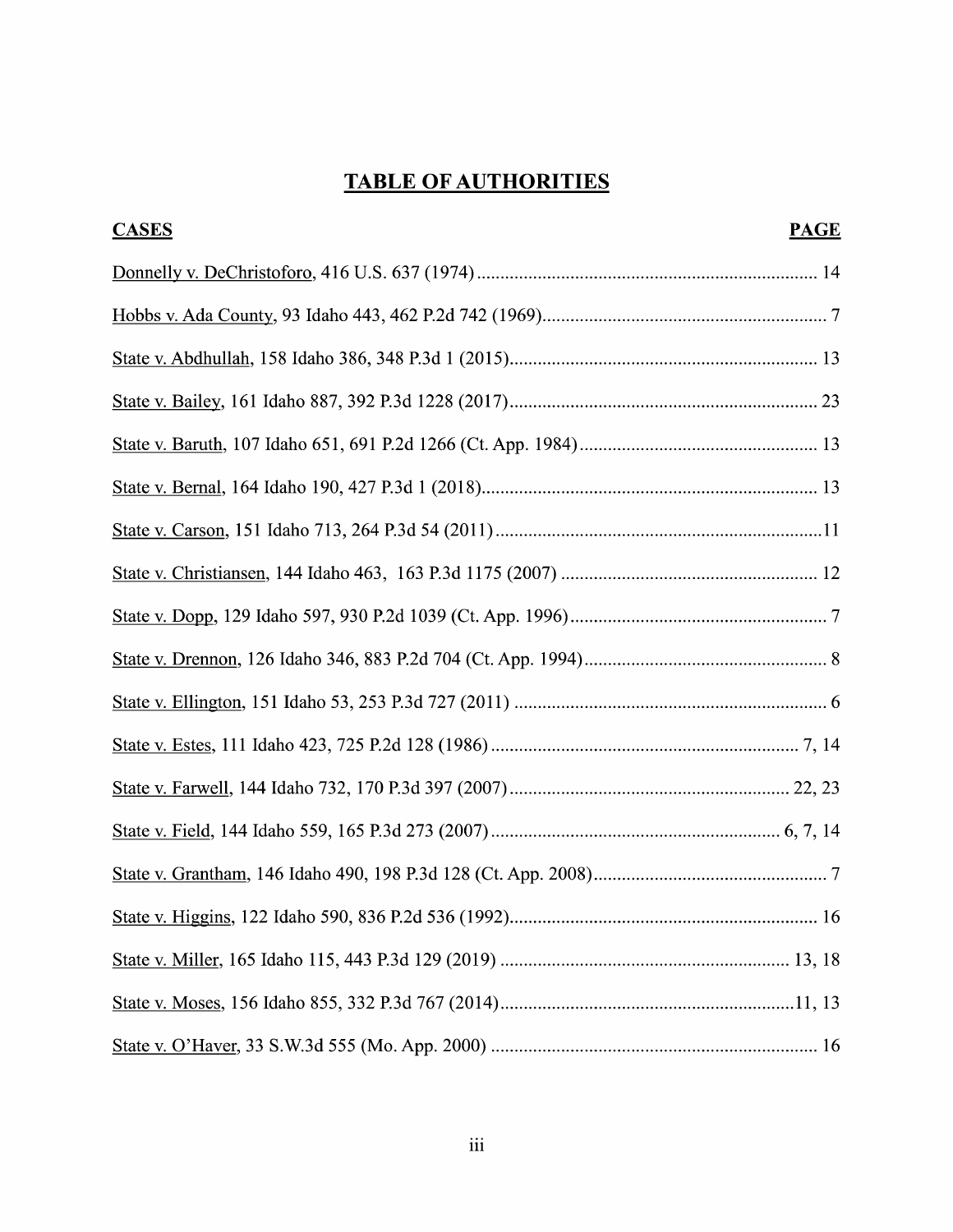## **RULES**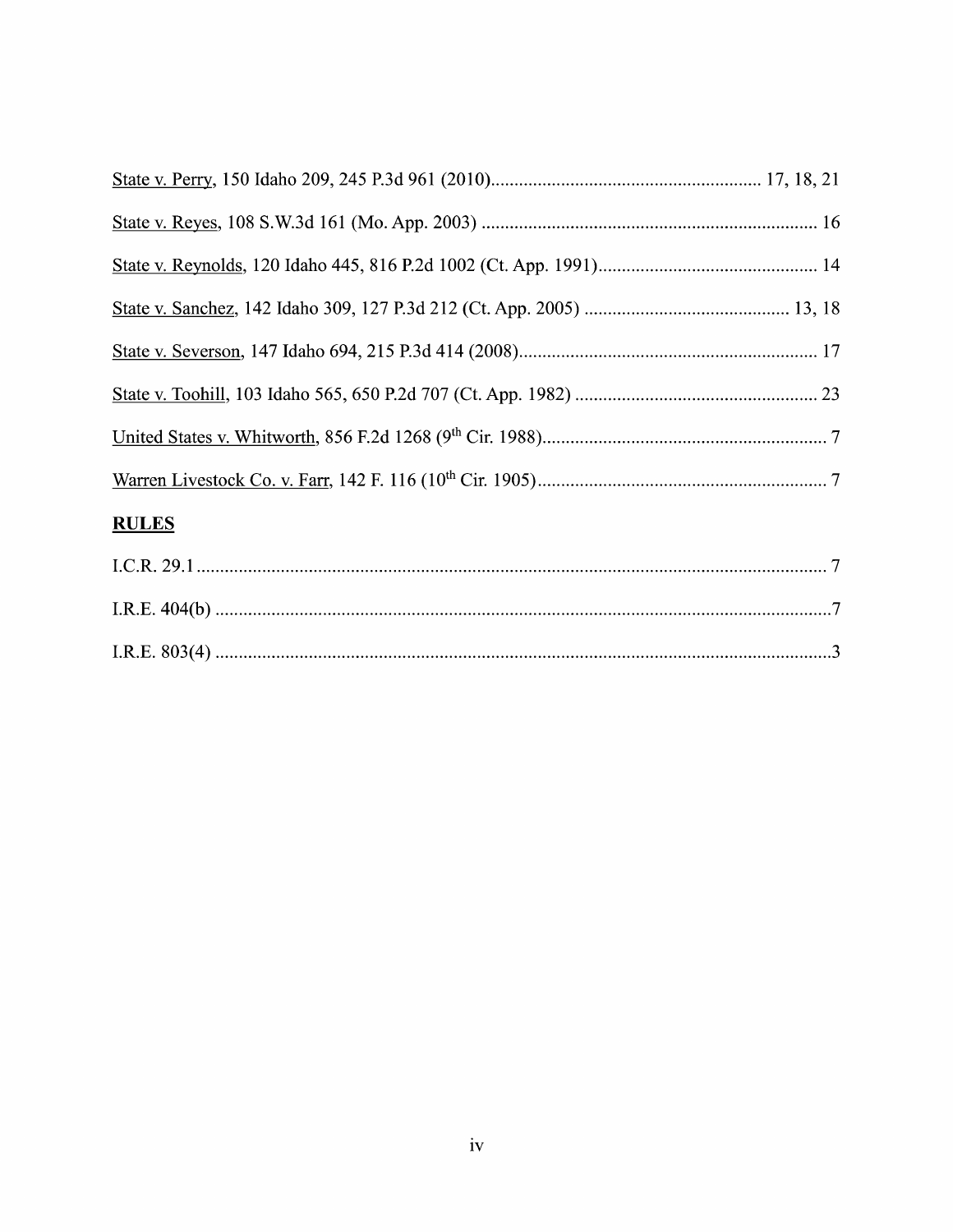### STATEMENT OF THE CASE

### Nature Of The Case

Steven Moses Jay appeals from the judgment of conviction entered upon the trial verdicts finding him guilty of felony domestic battery and misdemeanor obstructing 0f an officer.

#### Statement Of The Facts And Course Of The Proceedings

In December 2018, officers responded to a report of a domestic violence incident in Twin Falls County. (Trial Tr., Vol. II, p.16, L.16 – p.17, L.9.) They made contact with Keara Wilder, who had gone to a friend's house. (Trial Tr., Vol. I, p.325, L.22 – p.326, L.13; Trial Tr., Vol. II, p.17, Ls.10-15.) The officers observed that Wilder's nose and cheek were swollen. (Trial Tr., V01. I, p.326, L.19 - p.327, L.4; Trial Tr., Vol. II, p.17, Ls.16-20.) Wilder told the officers that she had an altercation with Jay, her boyfriend. (Trial Tr., Vol. II,  $p.17$ , L.23 –  $p.18$ , L.14.) Jay pushed her down, struck her in the face twice, and then pushed her down again. (Trial Tr., p.18, Ls.14-17.) Wilder was coherent, did not slur her speech, and did not appear to be severely intoxicated. (Trial Tr., Vol. I, p.327, L.18 - p.328, L.9; Trial Tr., Vol. II, p.19, Ls.1-13.)

Officers went to Jay's and Wilder's residence where they encountered Jay, who appeared to be intoxicated. (Trial Tr., Vol. I, p.281, L.18 - p.284, L.3; State's Exhibit 19.) Officers arrested Jay, Who initially resisted by trying to retreat back into the residence. (Trial Tr., V01. I, p.284, L.24  $-p.286$ , L.25; p.337, L.3 – p.338, L.12; State's Exhibit 19.)

Wilder went to the hospital emergency room for treatment of her injuries. (Trial Tr., Vol.) I, p.306, Ls.7-12.) Wilder reported, separately to a treating nurse and doctor, that she was seeking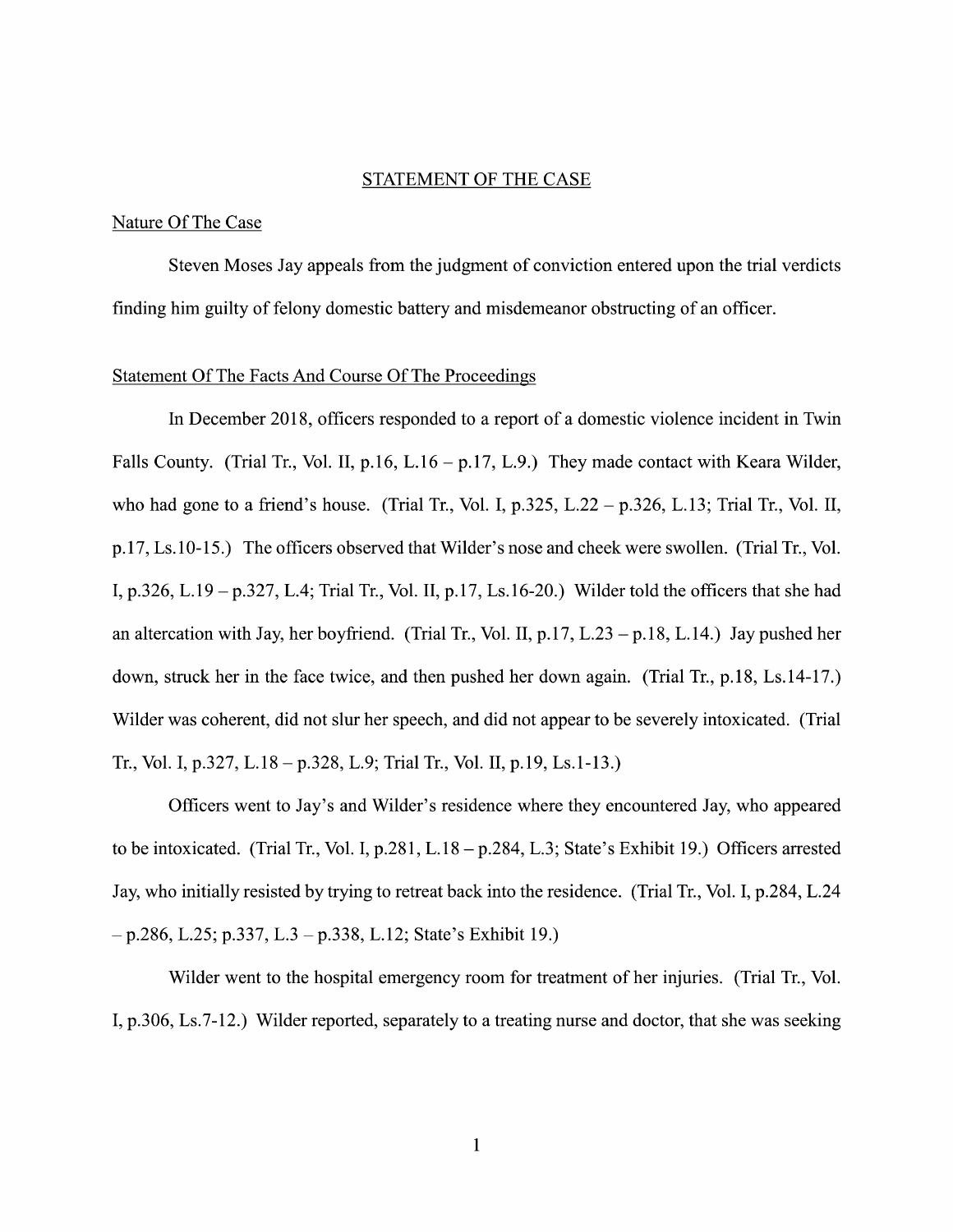treatment because her boyfriend hit her multiple times with his fist. (Trial Tr. Vol. I, p.308, L.18  $-p.309$ , L.7; Trial Tr., Vol. II, p.7, Ls.5-13.) The nurse observed that Wilder had a swollen nose and an abrasion on the bridge of her nose; bruising on her left wrist, left cheek, and above the right side of her eyebrow; and multiple scratches on her neck and wrist. (Trial Tr., Vol. I,  $p.309$ , L.8 – p.310, L.16.) The nurse also noted that Wilder was alert and oriented, and did not appear to be under the influence of any substances. (Trial Tr., Vol. I,  $p.310$ , L.17 –  $p.312$ , L.14.) In addition to the injuries observed by the nurse, the treating doctor additionally noted swelling 0n Wilder's lower jaw, and, after a CAT scan was completed, diagnosed her with a fracture of the nasal bone, specifically observing that the "two thin bones that make up the bridge of the nose" "had been broken into several different pieces." (Trial Tr., Vol. II, p.7, Ls.25 – p.9, L.25.) The doctor also found Wilder to be coherent and oriented. (Trial Tr., Vol. II, p.10, L.1 – p.11, L.18.)

Wilder again provided another similar account of the incident (that Jay had battered her), to an officer at the hospital, and then again to the same officer 12 hours later at Wilder's residence. (Trial Tr., Vol. II, p.20, L.8 - p.21, L.7; p.23, Ls.2-24.) There, the officer noted two spots of blood on the floor in the house, which Wilder identified as her blood. (Trial Tr., Vol. II, p.23, L.25 – p.24, L.6.) The state charged Jay with felony domestic battery and misdemeanor obstructing of an officer. (R., pp.40-42.)

By the time of the trial, Wilder changed her story about What had occurred. On direct examination, Wilder largely asserted that she could not remember what occurred that night because she was intoxicated. (Trial Tr., Vol. I, p.192, Ls.20-22; p.195, Ls.1-14; p.196, L.18 – p.197, L22; p.208, L.23 - p.209, L.1; p.214, L.11 - p.217, L.5.) However, through refreshing her recollection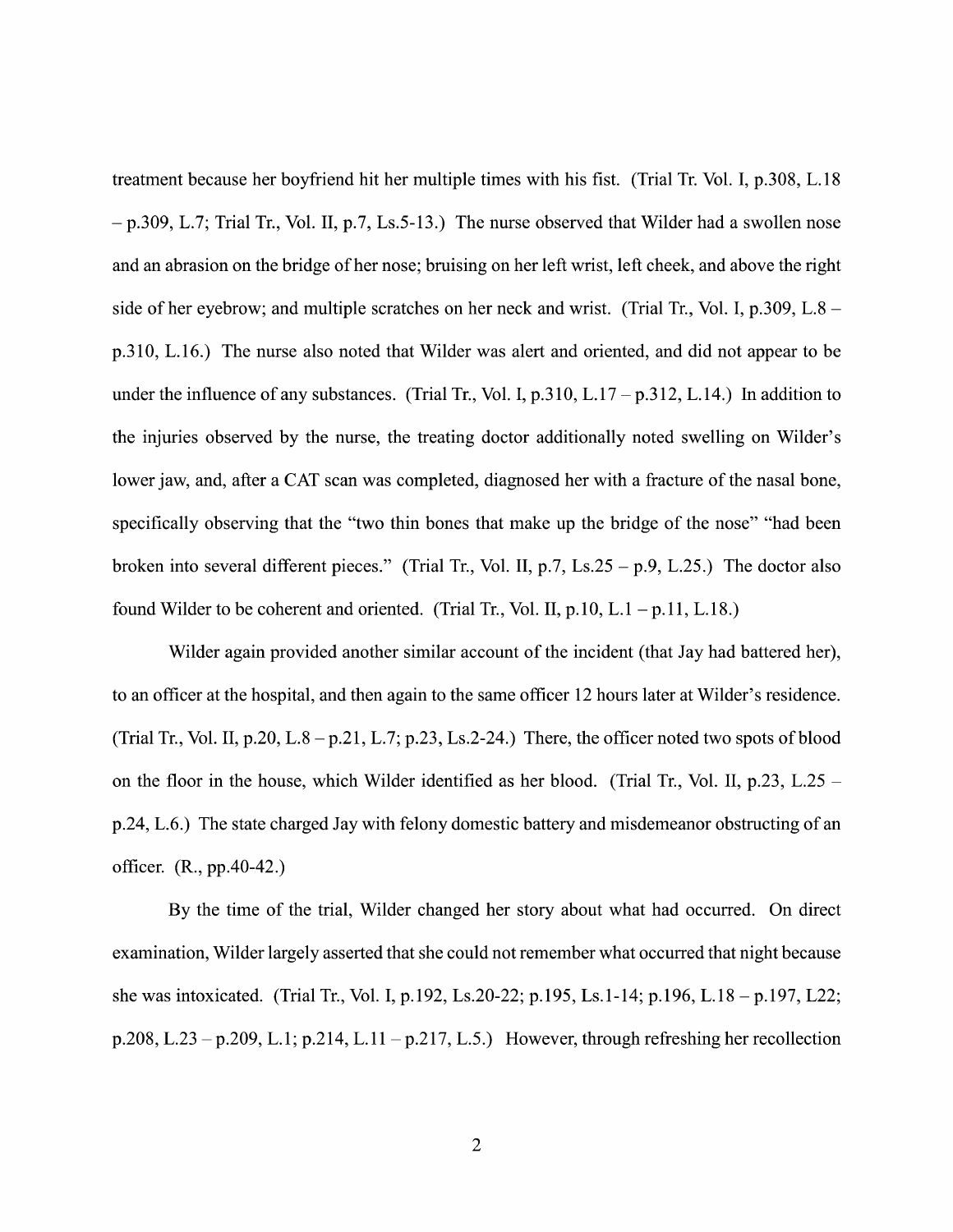from police bodycam videos, the prosecutor elicited testimony that Wilder told police that Jay pushed her down onto the ground, struck her twice in the face, and threw her on the couch, causing bruising and scratching and a broken nose.<sup>1</sup> (Trial Tr., Vol. I, p.208, L.23 – p.212, L.21.) Wilder provided the same account in a written statement to police, and permitted officers to take multiple photos of her injuries while she described Jay's battery of her to them. (See Trial Tr., Vol. I, p.214, L.  $11 - p.216$ , L. 4; p.  $222$ , L.  $18 - p.235$ , L. 6; State's Exhibits 1-18.) After refreshing her recollection of a phone call Jay made to her from jail, Wilder testified that Jay told her that he was sorry and that it was a mistake. (Trial Tr., Vol. I,  $p.235$ , L.14 –  $p.237$ , L.1.)

On cross-examination, Wilder asserted that she was able to remember significant events of the night of the incident. She testified definitively that Jay did not batter her, that she fell trying to get into her car when she was leaving the residence, that she then returned to the inside of the residence (where the blood was found), and then left again. (Trial Tr., Vol. I,  $p.241$ , L.14 –  $p.247$ , L.4.) Wilder testified that she had told officers different account because she was intoxicated and not clear—headed at the time, and that she had changed her position about what happened after she stopped taking painkillers several weeks after the incident. (Trial Tr., Vol. I, p.246, Ls.14-18; p.247, L.16 – p.248, L.4; p.251, Ls.3-12.)

 $1$  The jury was instructed that the Wilder's prior statements to officers could only be used for the purpose of evaluating Wilder's credibility. (R., p.119.) However, the district court concluded that Jay's statements to the nurse were admissible as substantive evidence pursuant to the I.R.E. 803(4) hearsay exception for statements made for medical diagnosis or treatment. (Trial Tr., Vol. I, p.303, L.10 - p.304, L.11.) Jay subsequently did not object to the doctor's testimony about Wilder's statements made to him, and thus this testimony too could be utilized by the jury as substantive evidence. (Trial Tr., Vol. II, p.5, L.2 – p.14, L.23.)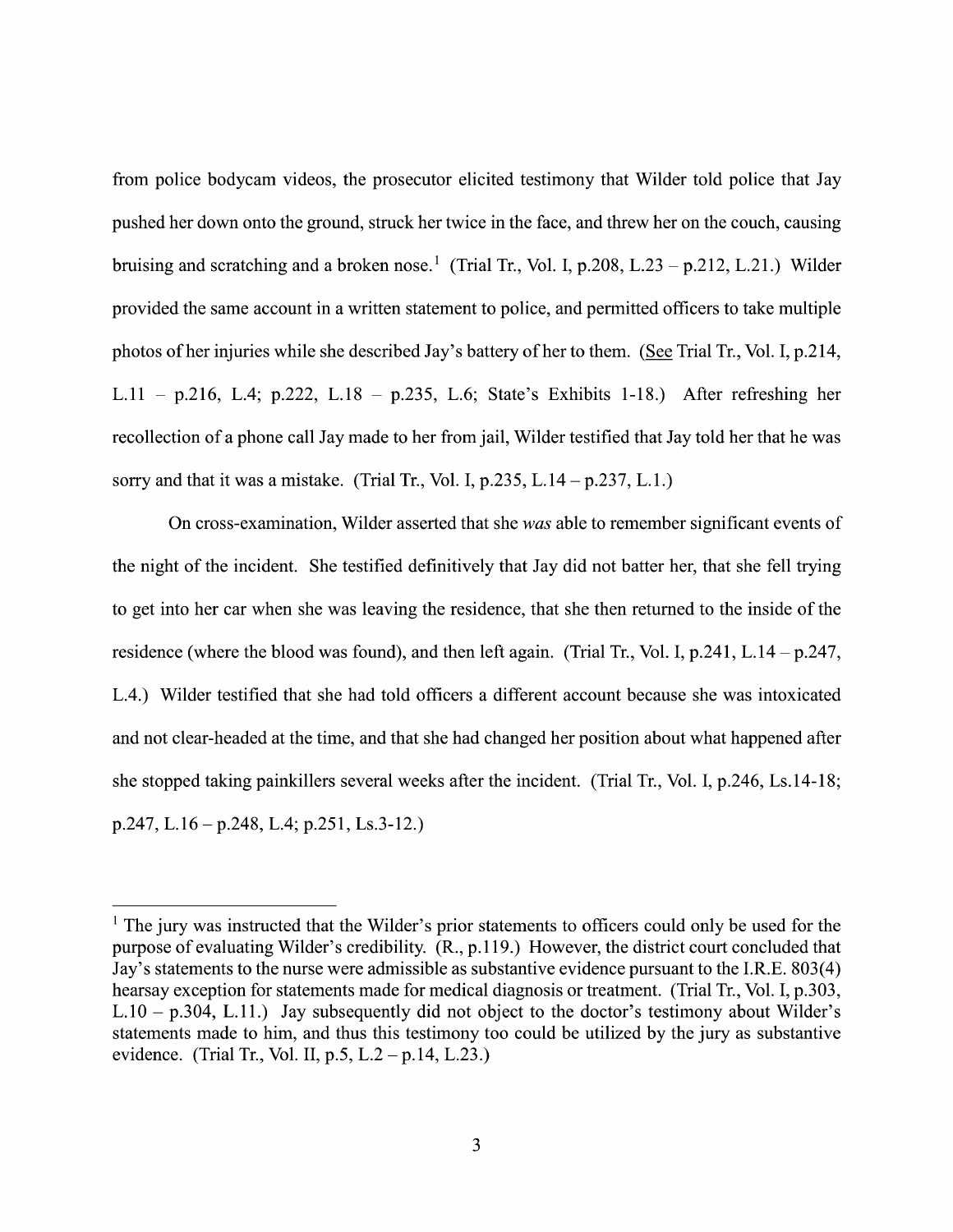The jury found Jay guilty of both charges.  $(R., p.131.)$  The district court imposed a unified eight-year sentence with three years fixed for felony domestic battery, and a concurrent one-year jail sentence for obstructing an officer, but retained jurisdiction for one year. (R., pp.160-166; 9/3/19 Tr., p.26, L.11 - p.28, L.24.) Jay timely appealed. (R., pp.170-175.)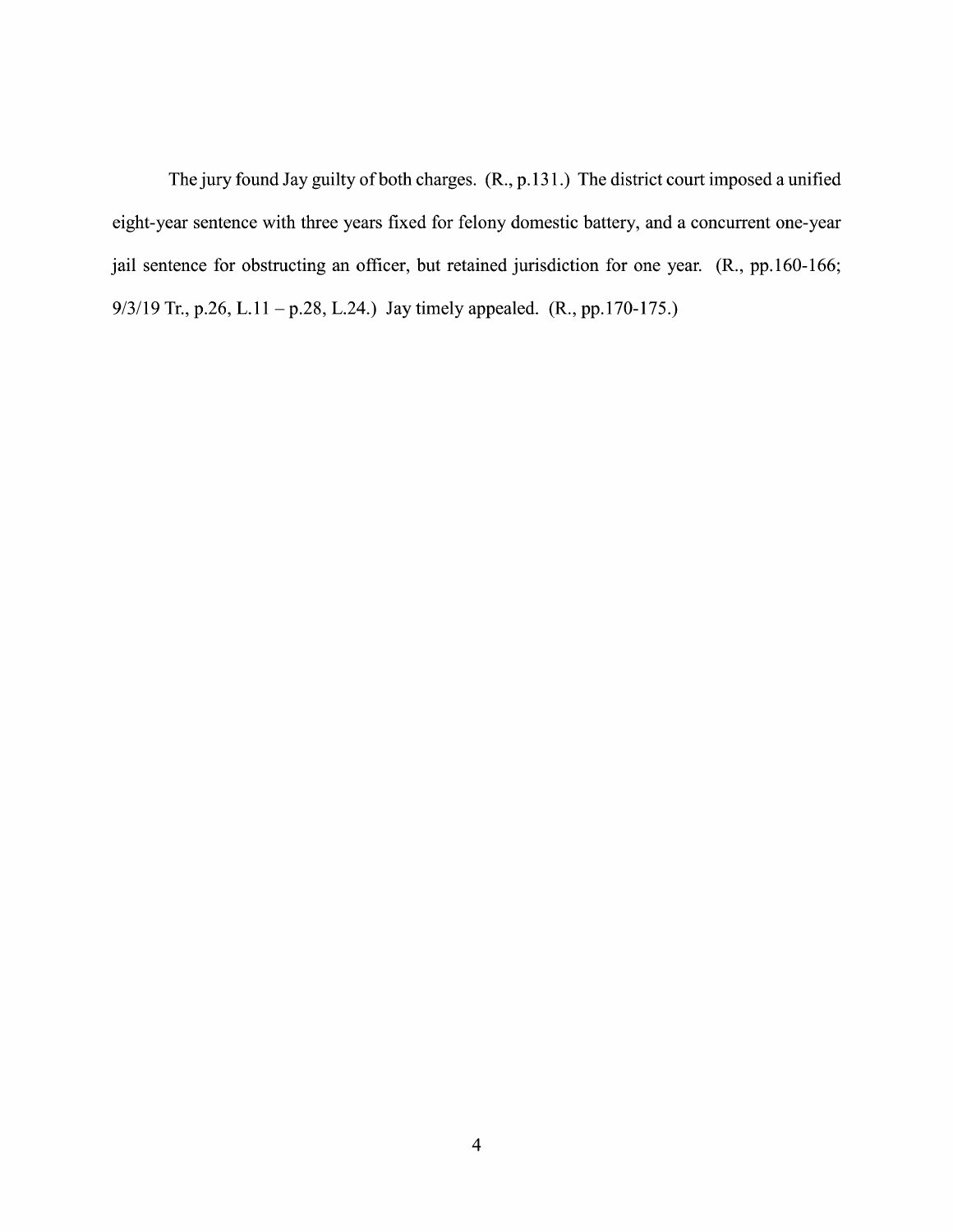## ISSUES

Jay states the issues 0n appeal as:

- I. Did the district court err by denying Mr. Jay's motion for a mistrial after the prosecutor brought up prohibited I.R.E. 404(b) evidence of prior bad acts?
- II. Did the State commit prosecutor misconduct in closing arguments by disparaging and misrepresenting the defense?
- III. Did the State commit prosecutor misconduct in closing argument by essentially testifying the jury as [an] expert witness on domestic violence?
- IV. Did the district court abuse its discretion when it imposed a unified sentence of eight years, With three years fixed, upon Mr. Jay following his conviction for felony domestic battery?

(Appellant's brief, p.6.)

The state rephrases the issues as:

- 1. Did the district court properly deny Jay's motion for a mistrial after Jay opened the door to the challenged testimony?
- 2. Has Jay failed to show that the prosecutor committed misconduct during his rebuttal argument by speculating that the defense was attempting to encourage the jury to enter a split verdict?
- 3. Has Jay failed to demonstrate fundamental error With respect to his assertion that the prosecutor committed misconduct during his rebuttal argument by discussing the prevalence of recanting domestic violence victims at the courthouse?
- 4. Has Jay failed t0 show that the district court abused its sentencing discretion?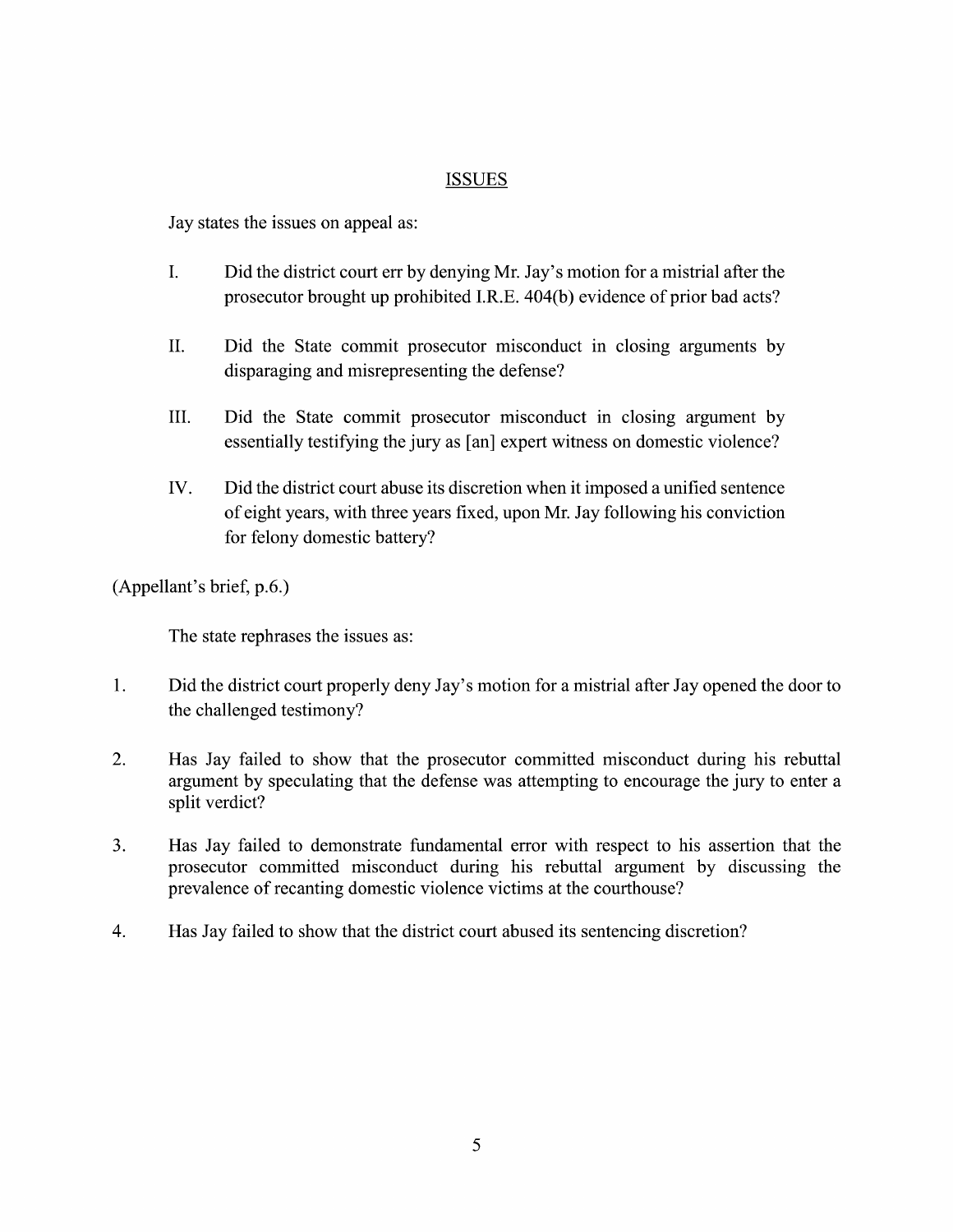## ARGUMENT

#### I.

## The District Court Properly Denied Jay's Motion For A Mistrial After Jay Opened The Door To The Challenged Testimony

A. Introduction

Jay contends that the district court erred by denying his motion for mistrial. (Appellant's brief, pp.7-15.) Specifically, Jay asserts that mistrial was warranted in light of the prosecutor's attempt to elicit testimony about prior physical altercations between Jay and Wilder. (Id.) However, a review of the record reveals that Jay opened the door to the testimony by asking Wilder 0n cross—examination about Whether she was afraid 0f Jay. In any event, even if the prosecutor's question was improper, the district court correctly concluded that it did not rise to the level of reversible error that necessitated a mistrial.

### B. Standard Of Review

The standard of review for a denial of a motion for mistrial is well established:

[T]he question 0n appeal is not whether the trial judge reasonably exercised his discretion in light 0f circumstances existing When the mistrial motion was made. [1] he question on appeal is not whether the trial judge reasonably exercised his<br>discretion in light of circumstances existing when the mistrial motion was made.<br>Rather, the question must be whether the event which precip mistrial represented reversible error when viewed in the context of the full record. Thus, where a motion for mistrial has been denied in a criminal case, the "abuse of discretion" standard is a misnomer. The standard, more accurately stated, is one of reversible error. Our focus is upon the continuing impact on the trial of the incident that triggered the mistrial motion. The trial judge's refusal to declare a mistrial will be disturbed only if that incident, Viewed retrospectively, constituted reversible error.

State V. Ellington, <sup>151</sup> Idaho 53, 68, <sup>253</sup> P.3d 727, <sup>742</sup> (2011) (quoting State V. Field, <sup>144</sup> Idaho 559, 571, 165 P.3d 273, 285 (2007)).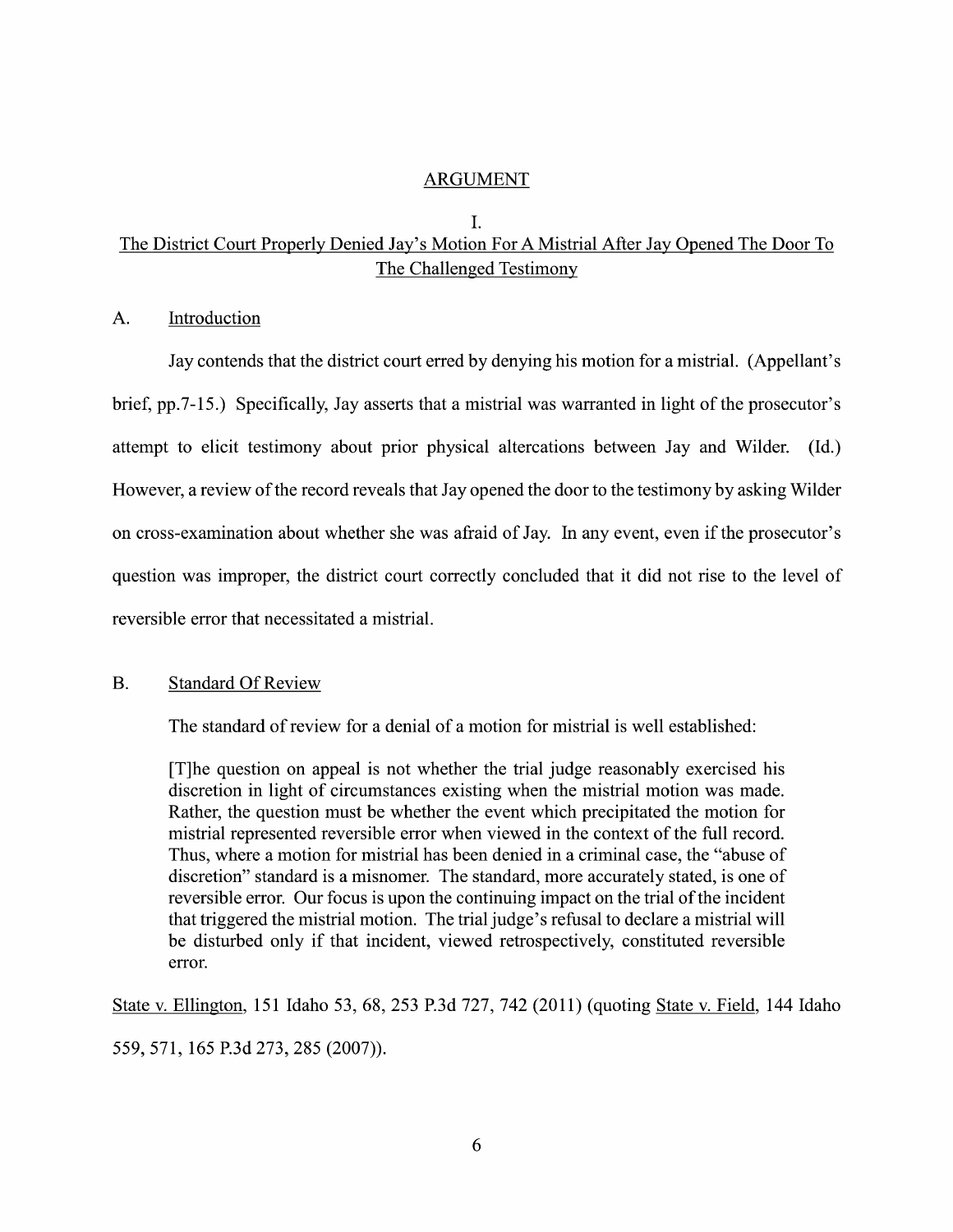### C. The District Court Properly Denied Jay's Mistrial Motion

"A mistrial may be declared, upon the defendant's motion, if there has been an error 0r legal defect during the trial which is prejudicial to the defendant and deprives the defendant of a fair trial." State v. Dopp, 129 Idaho 597, 603, 930 P.2d 1039, 1045 (Ct. App. 1996) (citing I.C.R. 29.1.) A fair trial, however, is "not necessarily a perfect trial." See State v. Field, 144 Idaho 559, 571, 165 P.3d 273, 285 (2007) (citing State V. Estes, 111 Idaho 423, 427-28, 725 P.2d 128, 132-33 (1986)). Consequently, "[t]he admission of improper evidence does not automatically require the declaration of a mistrial." State v. Grantham, 146 Idaho 490, 498, 198 P.3d 128, 136 (Ct. App. 2008)

Evidence of other crimes, wrongs, or acts is not admissible to prove a person's character in order to show that he acted in conformity therewith, but such evidence may be admitted if it is relevant for other purposes. I.R.E. 404(b).

In Hobbs V.Ada County, 93 Idaho 443, 445, 462 P.2d 742, 745 (1969) (quoting Livestock Co. v. Farr, 142 F. 116, 117 ( $10^{th}$  Cir. 1905)), the Idaho Supreme Court explained the long-established concept of "opening the door" to otherwise inadmissible trial evidence as follows:

The general rule to govern the situation where a party has opened the door for admission of irrelevant evidence at trial only to complain when his adversary takes advantage thereof was succinctly stated over sixty years ago in the federal case of Warren Livestock Co. v. Farr, 'one who induces a trial court to let down the bars to a field of inquiry that is not competent or relevant to the issues cannot complain if his adversary is also allowed to avail himself of the opening.

See also United States v. Whitworth, 856 F.2d 1268, 1284-1285 (9<sup>th</sup> Cir. 1988) (otherwise inadmissible evidence may become admissible where opposing party has, by its own actions,

 $\overline{7}$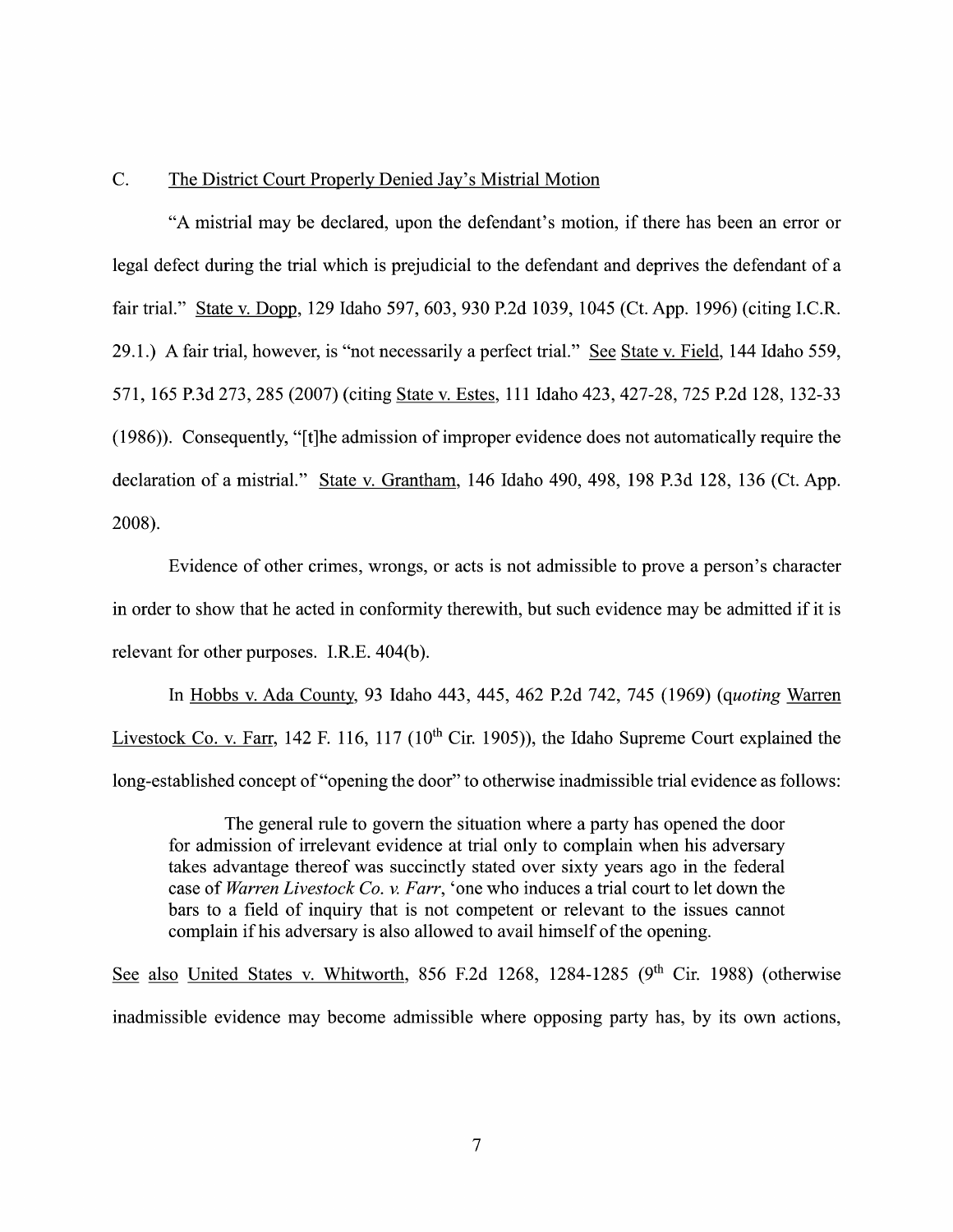"opened the door" to the testimony); State v. Drennon, 126 Idaho 346, 352, 883 P.2d 704, 710 (Ct. App. 1994) (holding that defendant "opened the door" to otherwise inadmissible 404(b) evidence of prior uncharged acts by putting one 0f the enumerated elements 0f I.R.E. 404(b) at issue).

During the jury trial in this case, during Jay's cross-examination of Wilder, the following exchange occurred:

| [Counsel]: Keara, do you fear Mr. Jay, as he – who's seated beside me? Do you have |
|------------------------------------------------------------------------------------|
| a fear of him?                                                                     |
|                                                                                    |

[Wilder]: He's no threat to me. Never has been.

(Trial Tr., Vol. I, p.250, L.24  $-$  p.251, L.2.)

Then, during the prosecutor's re-direct examination 0f Wilder, the following exchange occurred:

| [Prosecutor: You testified the Defendant has never $-$ your words $-$ never been a threat to |  |
|----------------------------------------------------------------------------------------------|--|
| you?                                                                                         |  |

- [Wilder]: He's never been a threat to me.
- [Prosecutor]: That's not true, is it? You're scared of him?
- [Wilder]: No, I'm not.
- [Prosecutor]: You told the officers you were scared 0f him.
- [Wilder]: At the time, I thought I was.

[Prosecutor]: You told the officers  $-$  So you remember, at the time, being scared of him?

[Wilder]: I thought I was, yes.

[Prosecutor]: Yeah. So 0n the night in question, you were actually scared 0f him?

[Wilder]: Yes.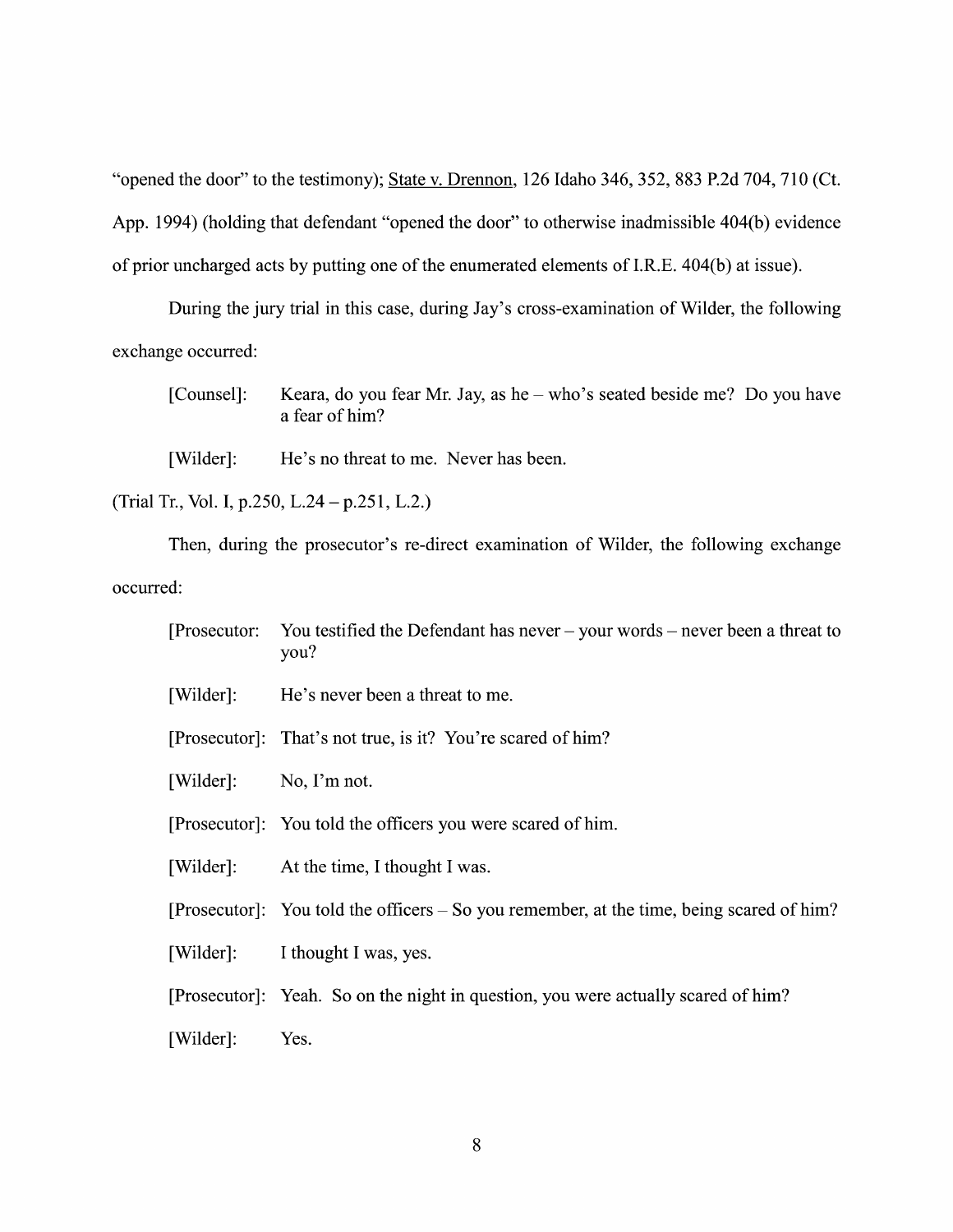[Prosecutor] Huh. So you remember the fear you

- [Wilder]: Because I don't remember -
- [Prosecutor]: No. You had experienced you remember the fear you experienced that night?
- [Wilder]: Very little, but yes.

[Prosecutor] Enough that you're scared 0f the man you love?

- [Wilder]: N0, I'm not scared 0f him.
- [Prosecutor] You said you were scared 0f actually him hurting his kids.
- [Wilder]: I was intoxicated. I didn't know what I was saying at the time.
- [Prosecutor]: You claim he has never been a threat to you twice now, and yet that night you told the officers that this wasn't the first time, was it? It's never happened. It's never happened.

[Wilder]:

[Prosecutor] You told the officers that this was, What? The third 0r fourth time?

(Trial Tr., Vol. I, p.265, L.1 – p.266, L.11.)

Before Wilder could answer this final question, Jay objected, and then, outside the presence 0f the jury, moved for mistrial on the basis that the prosecutor attempted to elicit inadmissible I.R.E. 404(b) evidence of Jay's prior uncharged abuse perpetrated on Wilder. (Trial Tr., Vol. I, p.266, L.12 – p.270, L.7.) Jay argued that his questioning of Wilder about whether she feared Jay at the present time did not open the door to the prosecutor's question. (Trial Tr., Vol. I, p.268, L.5)  $-p.269$ , L.4.) The prosecutor argued that Jay's questioning necessarily implicated the nature of Jay's and Wilder's relationship, predictably elicited testimony from Wilder that Jay was not a threat to her, and that this opened the door for the state to inquire about Jay and Wilder's relationship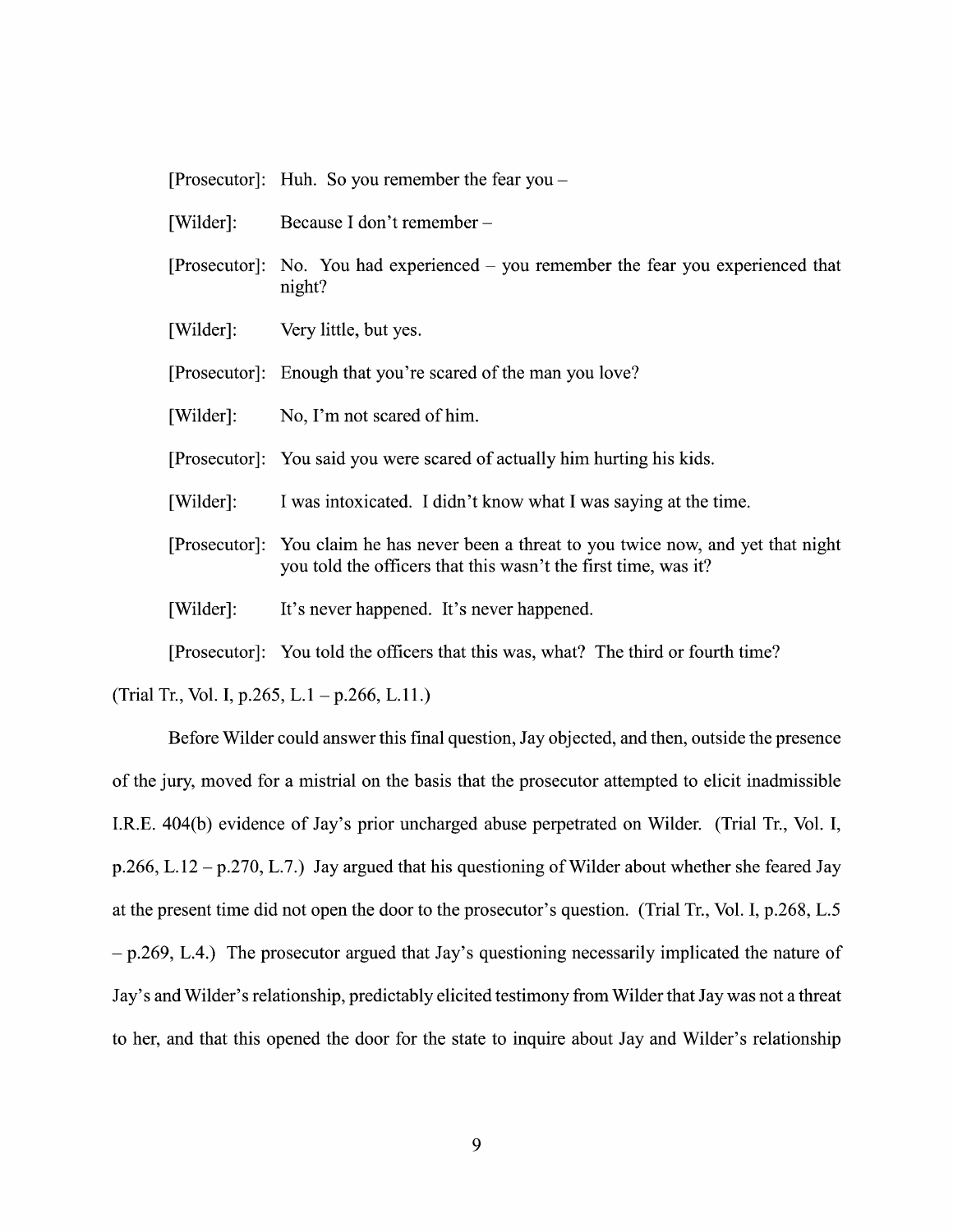history, and specifically, the abuse that has occurred in that relationship. (Trial Tr., Vol, I, p.270,

 $Ls.11-24.$ 

Following a recess, during which the court reviewed a recording of the relevant testimony

and a realtime transcription (Trial Tr., Vol. I, p.272, Ls.16-18), the court made the following ruling,

in which it both denied Jay's motion for a mistrial, and ruled that Jay had opened the door to the

prosecutor's question:

And the question was, from [defense counsel] to this witness: Do you fear Mr. Jay, as he is seated besides me? Do you have a fear of him?

The witness's answer was: He's no threat to me. Never has been.

So the question as asked by [the prosecutor], in a vacuum, would be  $404(b)$ evidence. However, it is this Court's ruling that the door was clearly opened by the Defendant's question and the witness's response. The response as  $-1$  understand [defense counsel's] assertion that the  $-$  what his intent of the question was, but the response given by the witness was entirely predictable, based upon the question that was asked. And the question as asked by [defense counsel] can be reasonably be interpreted to mean: Have you ever had a fear of him, as he's seated here today? And the answer was given that she has never had a fear of him.

And so based on that, I don't find that it was an impermissible  $404(b)$ question. Mistrial, as governed by Idaho Criminal Rule 29.1, and is to be granted if there is an error or legal defect in the proceeding, 0r if there is conduct that is prejudicial to the Defendant, and deprives the Defendant of a fair trial. Based upon the previous questions by Defendant's counsel to this witness, I don't find the conduct 0f [the prosecutor], in asking the question, is prejudicial. And furthermore, I certainly don't find that it deprives the Defendant of a fair trial since no answer was given.

(Trial Tr., Vol. I, p.272, L.18 – p.274, L.2.)

However, then, despite ruling that Jay had opened the door and that the prosecutor's question was not improper, the court still sustained Jay's objection to the question, precluded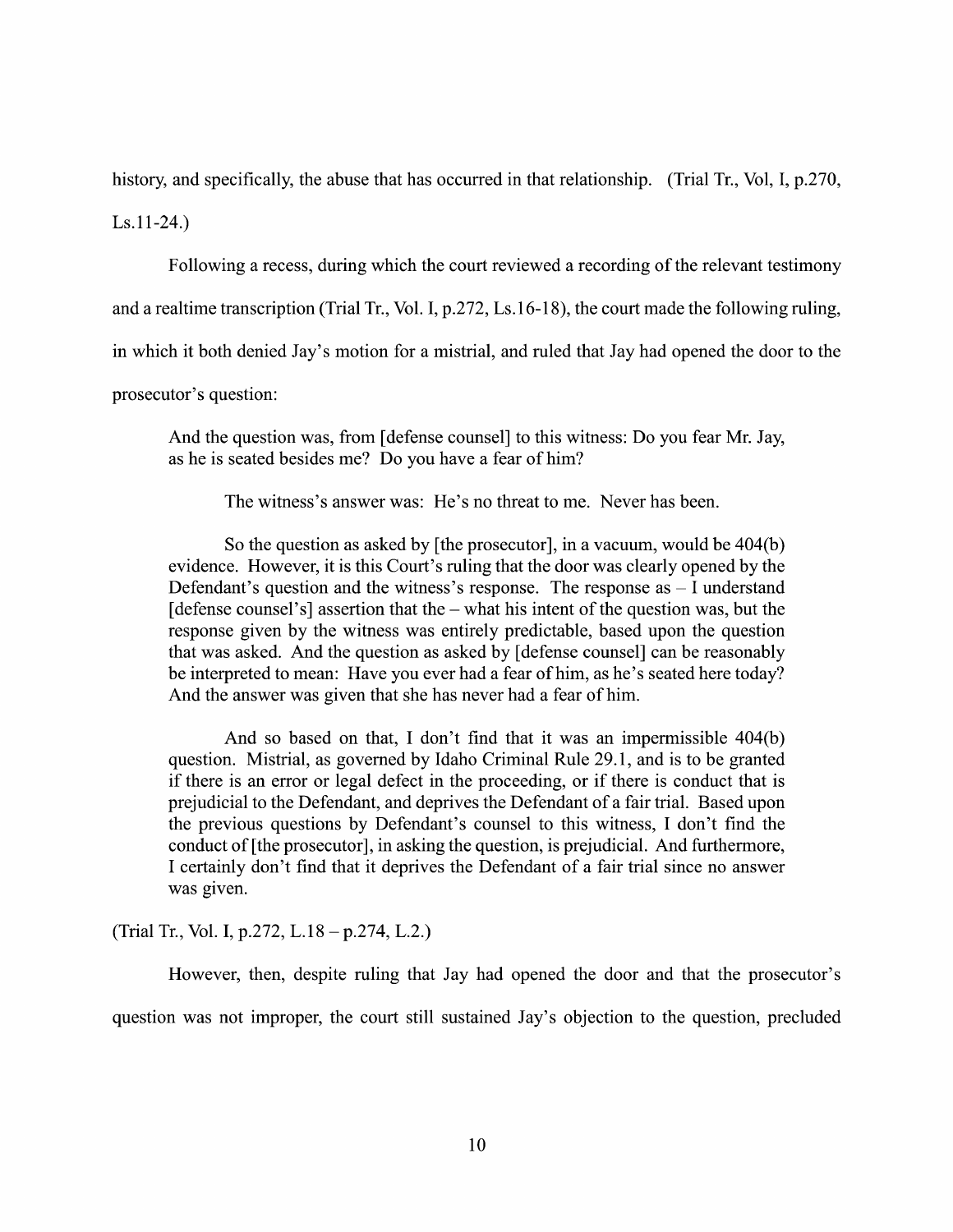Wilder from answering it, and informed the jury that the question was struck and that it was not to speculate about the question's answer. (Trial Tr., p.274, L.3 – p.275, L.12; p.276, L.18 – p.278, L.2.)

The district court's initial conclusion that Jay opened the door to the prosecutor's question about prior physical altercations between Jay and Wilder was correct. While defense counsel tried to frame the question in such a way to avoid that result, the question about Wilder's lack of fear of Jay, and Wilder's answer that she had "never" feared him, necessarily implicated the nature 0f their relationship. The prosecutor was not required to leave the jury with the false defenseproffered impression that Wilder and Jay had peaceful co-existence, particularly since it was tasked with making credibility determinations in this case regarding Wilder's and Jay's denials 0f the facts underlying Jay's felony domestic battery. As the court initially concluded, the prosecutor's question was proper, and Wilder should have been permitted to answer it.

Even if Jay were correct, and merely asking the question interjected error, no mistrial was warranted because the district court allowed no answer, instructed the jury to ignore the question, and because the question itself did not render Jay's trial unfair. The jury is presumed to follow the district court's instructions. State V. Moses, 156 Idaho 855, 871, 332 P.3d 767, 783 (2014) (citing State V. Carson, <sup>151</sup> Idaho 713, 718, <sup>264</sup> P.3d 54, <sup>59</sup> (2011)). Further, unique t0 this case, Jay's entire defense necessitated a jury determination that Wilder's numerous detailed statements to officers and medical providers about what happened the night 0f the incident were all untue. It is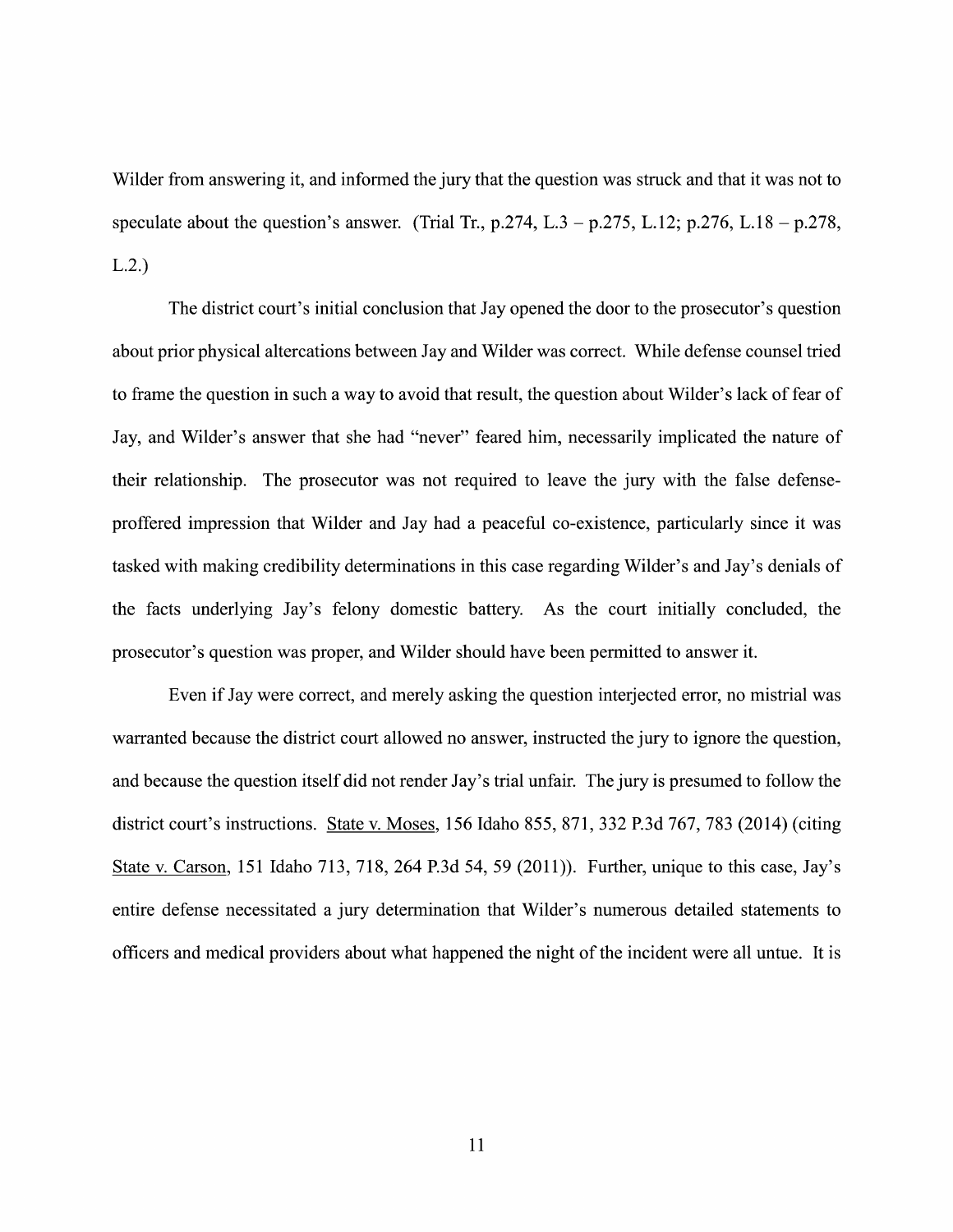unlikely that this particular attempted elicited statement<sup>2</sup> would be the one that flipped the jury's credibility determination in light 0f all of the other allegedly false statements made by Wilder. Finally, any continuing impact from the prosecutor's question was minimal in light 0f the overwhelming evidence 0f Jay's guilt as discussed above in the state's Statement Of The Facts And Course Of The Proceedings section of this brief. Therefore, Jay has failed to show that the district court erred.

Because Jay failed to show the challenged question prevented him from getting a fair trial in light of the evidence against him and the curative instruction, he has failed to show that the district court erred in denying his motion for a mistrial.

## II.

## Jay Has Failed T0 Show That The Prosecutor Committed Misconduct During His Rebuttal Argument By Speculating That The Defense Was Attempting To Encourage The Jury To Enter A Split Verdict

## A. Introduction

Jay contends that the prosecutor committed misconduct during his rebuttal argument by allegedly "misstating and disparaging the defense's theory." (Appellant's brief, pp.16-18.)

 $2$  As Jay correctly notes on appeal, a prosecutor's question to a witness (such as an argument that is also not evidence) can constitute reversible error by interjecting clearly improper suggestions even when the question is not answered. (Appellant's brief, p.11 n.1. (citing State v. Christiansen, is also not evidence) can constitute reversible error by interjecting clearly improper suggestions<br>even when the question is not answered. (Appellant's brief, p.11 n.1. (citing <u>State v. Christiansen,</u><br>144 Idaho 463, 469, 144 Idaho 463, 469, 163 P.3d 1175, 1181 (2007)). However, as the district court found, the prosecutor had a good faith basis for pursuing this line of inquiry based on the defense opening the door to past times Wilder may at least reduced any potential prejudice, in light 0f both Wilder's assertion that most 0f her statements to police and medical providers about the incident were untrue, and the fact that the prosecutor was never able to attempt to elicit any details about the prior incidents that were alluded t0.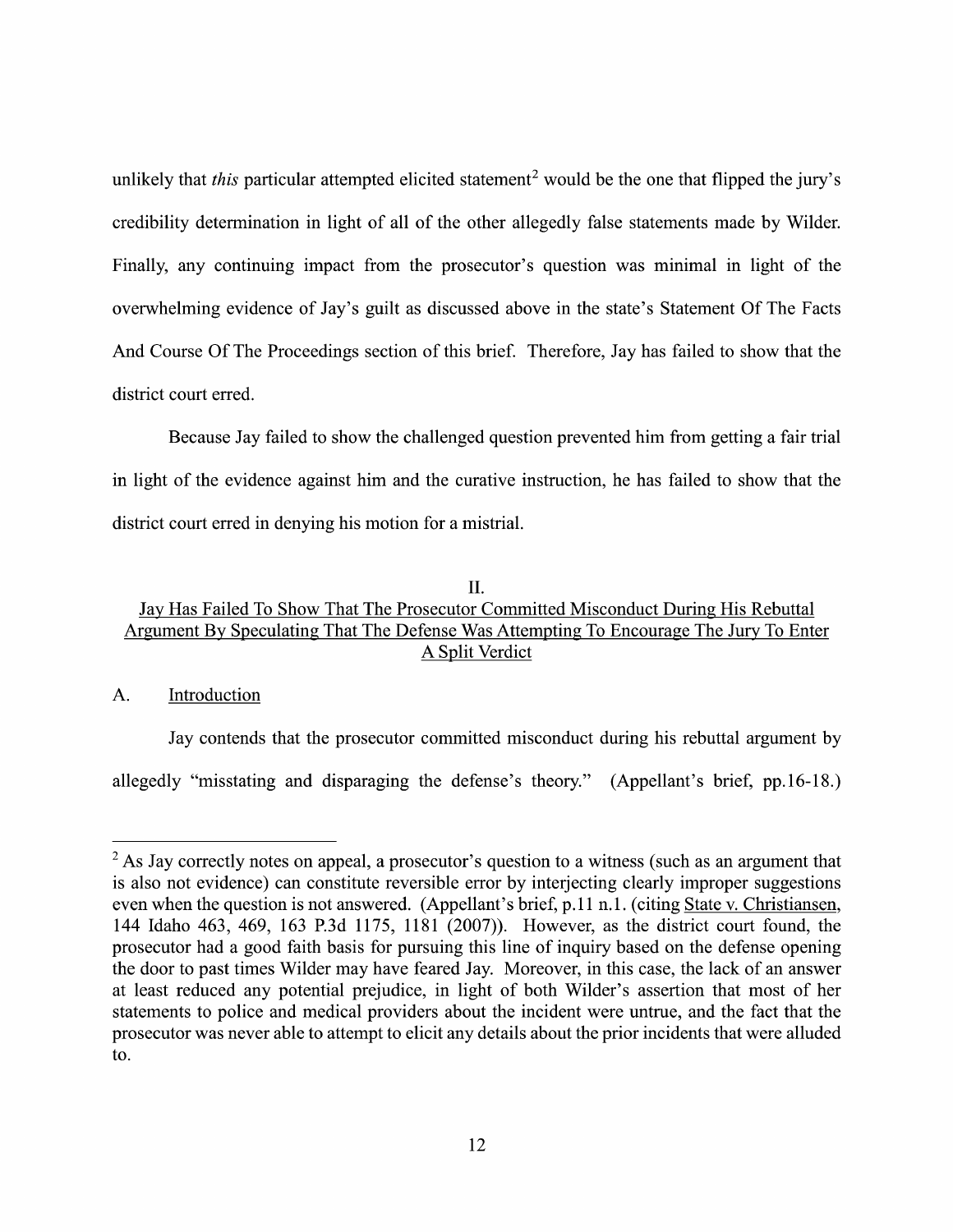Specifically, Jay takes issue with the prosecutor's argument that Jay was strategically attempting to entice the jury into entering a split verdict, with an acquittal of the felony domestic violence charge. (Id.) However, a review of the context of the prosecutor's statement reveals that it was proper, and that, even if improper, any error was harmless.

### B. Standard Of Review

Where the defendant objects to alleged prosecutorial misconduct in the trial court, this Court first "determine[s] factually if there was prosecutorial misconduct" and then "determine[s] whether the error was harmless." Moses, 156 Idaho at 868, 332 P.3d at 780.

## C. The Prosecutor's Argument Was Proper

Prosecutorial misconduct occurs where the prosecutor "so infect[s] the trial with unfairness as to make the resulting conviction a denial of due process." State v. Sanchez, 142 Idaho 309, 318, 127 P.3d 212, 221 (Ct. App. 2005). The Idaho Supreme Court has said that "[p]rosecutorial misconduct occurs when the State attempts to secure a verdict on any factor other than the law as set forth by the jury instructions and the evidence admitted at trial, including reasonable inferences that may be drawn from that evidence." State V. Miller, 165 Idaho 115, 122, 443 P.3d 129, 136 (2019) (quoting State v. Bernal, 164 Idaho 190, 196, 427 P.3d 1, 7 (2018); State v. Abdhullah, 158 Idaho 386, 440, 348 P.3d 1, 55 (2015)). It is misconduct for a prosecutor to disparage a defense attorney in closing argument. State v. Baruth, 107 Idaho 651, 656, 691 P.2d 1266, 1271 (Ct. App. 1984).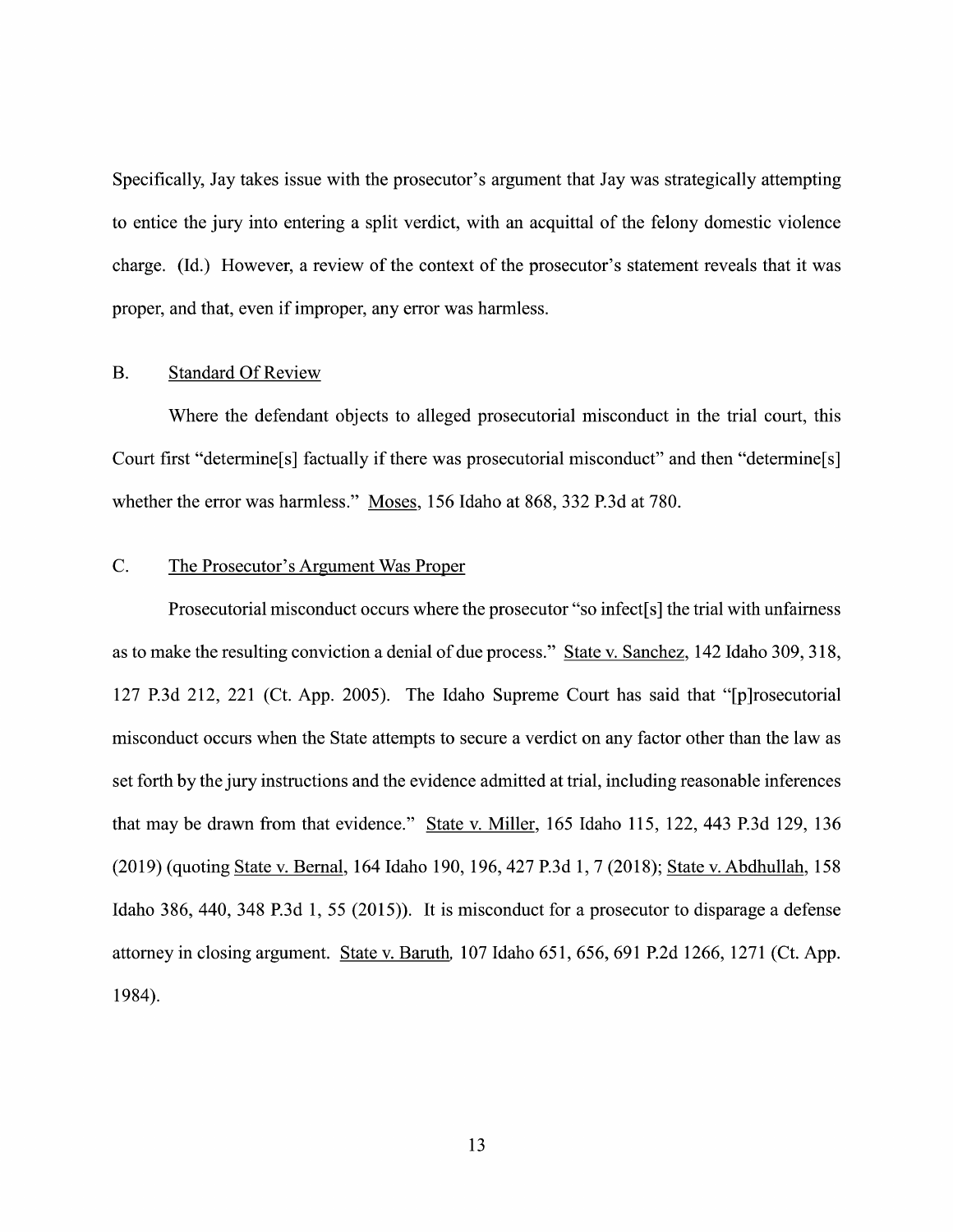With respect to prosecutorial misconduct in the context of closing argument, the United States Supreme Court has stated:

Isolated passages of a prosecutor's argument, billed in advance to the jury as matter of opinion not 0f evidence, do not reach the same proportions [as consistent and repeated misrepresentation that may have a significant impact on a jury's deliberations]. Such arguments, like all closing arguments 0f counsel, are seldom carefully constructed in toto before the event; improvisation frequently results in syntax left imperfect and meaning less than crystal clear. While these general observations in no way justify prosecutorial misconduct, they do suggest that a court should not lightly infer that a prosecutor intends an ambiguous remark to have its most damaging meaning or that a jury, sitting through lengthy exhortation, Will draw that meaning from the plethora 0f less damaging interpretations.

## Donnellv V. DeChristoforo, 416 U.S. 637, 646-647 (1974).

The Idaho Supreme Court has also reiterated the importance of reviewing closing arguments in light 0f their improvisational nature, noting that "in reviewing allegations of prosecutorial misconduct [the appellate court] must keep in mind the realities of trial." State v. Field, 144 Idaho 559, 571, 165 P.3d 273, 285 (2007) (quoting State v. Estes, 111 Idaho 423, 427-428, 725 P.2d 128, 132-133 (1986)). The Idaho Court of Appeals has further recognized "[t]he right to due process does not guarantee a defendant an error-free trial but a fair one," and the function of appellate review is "not to discipline the prosecutor for misconduct, but to ensure that any such misconduct did not interfere with the defendant's right to a fair trial." State v. Reynolds, 120 Idaho 445, 451, 816 P.2d 1002, 1008 (Ct. App. 1991).

In this case, during the state's closing argument, after discussing the misdemeanor obstructing of an officer charge (Trial Tr., Vol. II, p.103, L.24 – p.104, L.13), the prosecutor argued, "I don't think there will be much argument on this one for the defense. I wouldn't be surprised if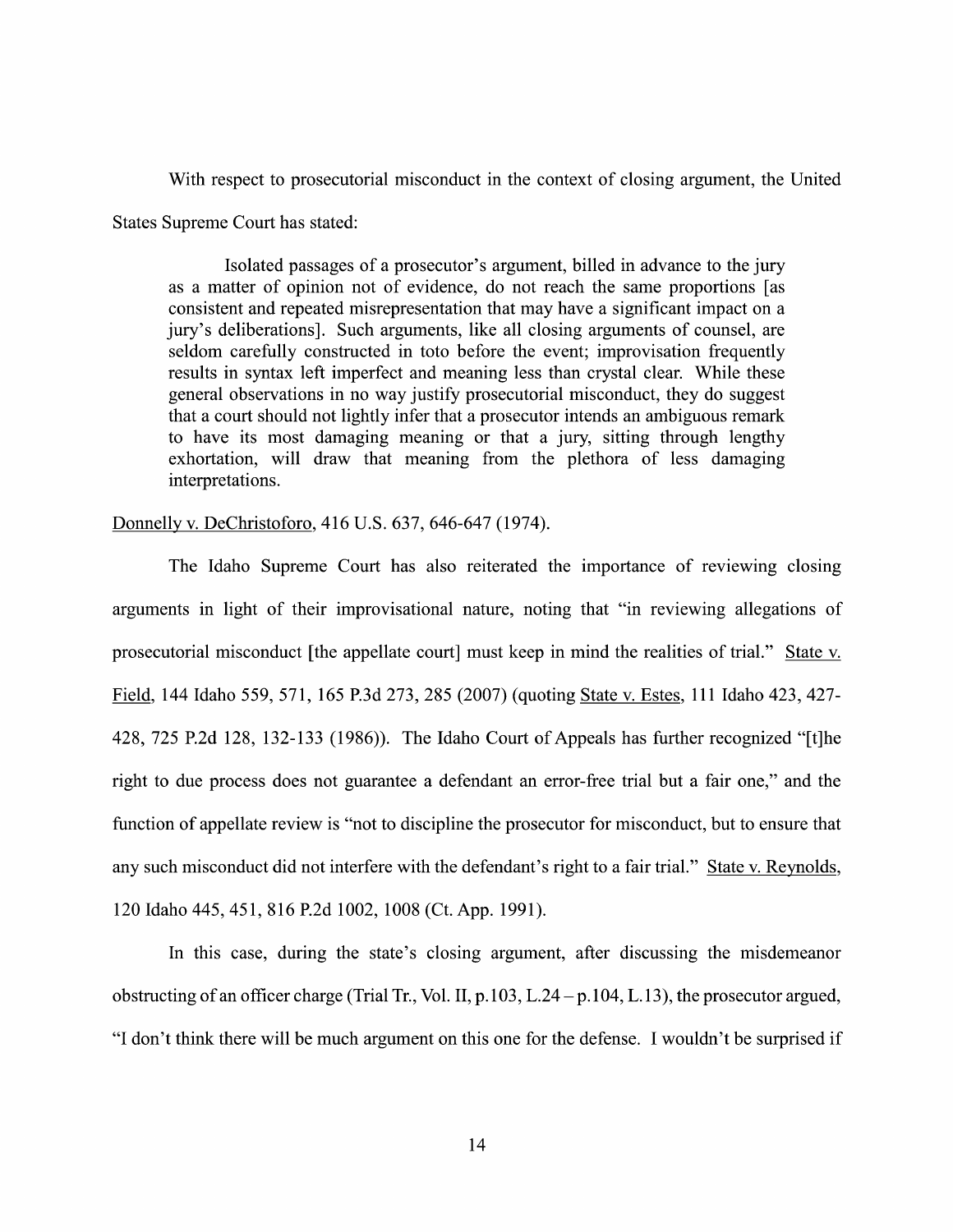[defense counsel] actually stands up and concedes this crime." (Trail Tr., Vol. II, p.104, Ls.14-17).

Then, in the state's rebuttal argument, after no defense argument was presented with respect to that

charge, the prosecutor argued:

Itold you the defense wasn't going to stand up and argue the resisting arrest. Not one argument about it. Why? If you look at your preliminary instructions  $$ look at this. I want to bring this up to you because it's a strategic ploy by the defense, and I want you to reject it.

Instructions Number 1 and 2 state the charges and which charges I brought, and it says the defendant has pleaded not guilty to both. Interesting.

The defense wants you to go sit in that room and stew over the felony domestic violence and say, "You know what? This is ugly. I don't know, dealing with domestic violence is scary and gross. Let's split the baby and give the State the resisting." That's Why.

(Trial Tr., Vol. II, p.136, L.14 – p.137, L.1.)

At this point, Jay objected on the ground that the prosecutor was "speculating as to legal

strategy," Which Jay argued was "improper argument." (Trial Tr., V01. II, p.137, Ls.2-4.) The

district court overruled the objection. (Trial Tr., Vol. II, p.137, L.5.) The prosecutor continued:

That's why. They want you to split the baby King Solomon style. Don't. Don't. He could have pleaded guilty to it, but he didn't.

(Trial Tr., Vol. II, p.137, Ls.7-9.)

Initially, the state notes that the ground for objection provided by Jay at trial  $-$  that the prosecutor was "speculating as t0 legal strategy," is not precisely the same as the challenge he raises on appeal – that the prosecutor was "misstating and disparaging the defense's theory." (Appellant's brief, pp.16-18.) An objection on one ground does not preserve for appeal a separate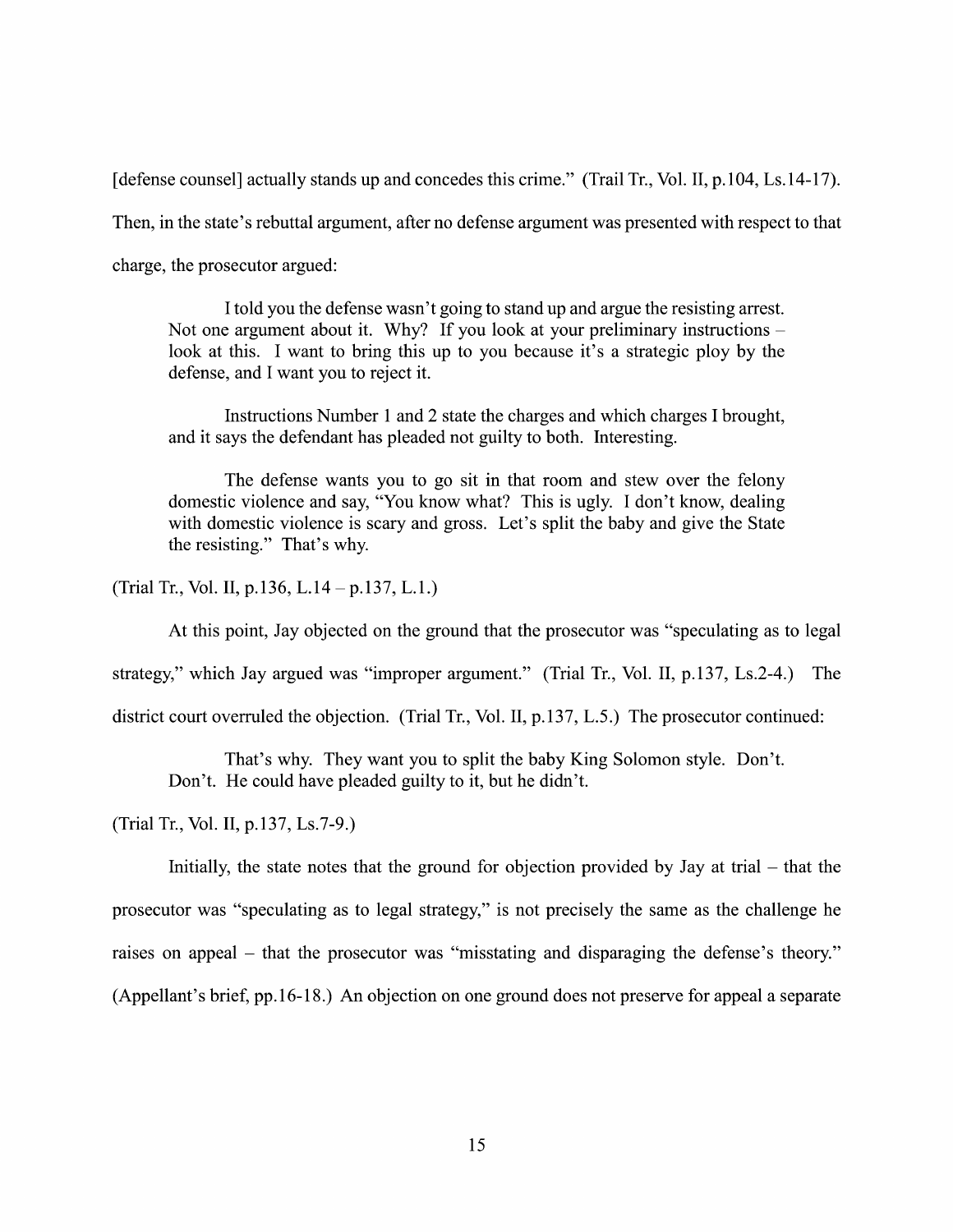and different basis for objection not raised before the trial court. State v. Higgins, 122 Idaho 590, 597, 836 P.2d 536, 543 (1992). Therefore, this Court could hold that this assertion is waived.

Even if preserved, it is this difference between commenting 0n defense strategy, and disparaging defense counsel 0r the defense, which demonstrates that the prosecutor's argument was proper. The prosecutor did not disparage defense counsel 0r the defense. Instead, the prosecutor drew an inference to make his own argument about Jay's defense strategy. This was proper. "Where statements are 'directed at the tactics or techniques of trial counsel rather than counsel's integrity or character[,]' the argument is permissible." State v. Reyes, 108 S.W.3d 161, 170 (Mo. App. 2003) (quoting State V. O'Haver, 33 S.W.3d 555, 563 (M0. App. 2000)). Ultimately, and contrary to Jay's assertion on appeal (Appellant's brief, p.24), the prosecutor was not asking the jury to reach a verdict on a basis outside of the evidence  $-$  he was asking the jury to do the opposite, to reach a verdict on both of the two charges based upon the evidence presented, and to avoid any inferred invitation from the defense to "split the baby" as some kind of compromise.

Even if improper, the error was harmless. Again, overwhelming evidence supported the state's theory of the case. In addition to the facts as relayed above, the injuries suffered by Wilder were simply not consistent with her story about how she obtained them falling outside near her car, but were entirely consistent with the contemporaneous account of the incident that she gave to officers and medical providers. Further, if Wilder *did* suffer her injuries due to slipping outside, it simply makes no sense that she would then create a false account of domestic violence that she would repeat multiple times to numerous individuals over the next day, a false account which Wilder would later explain away only by referencing alcohol and pain pills. Finally, the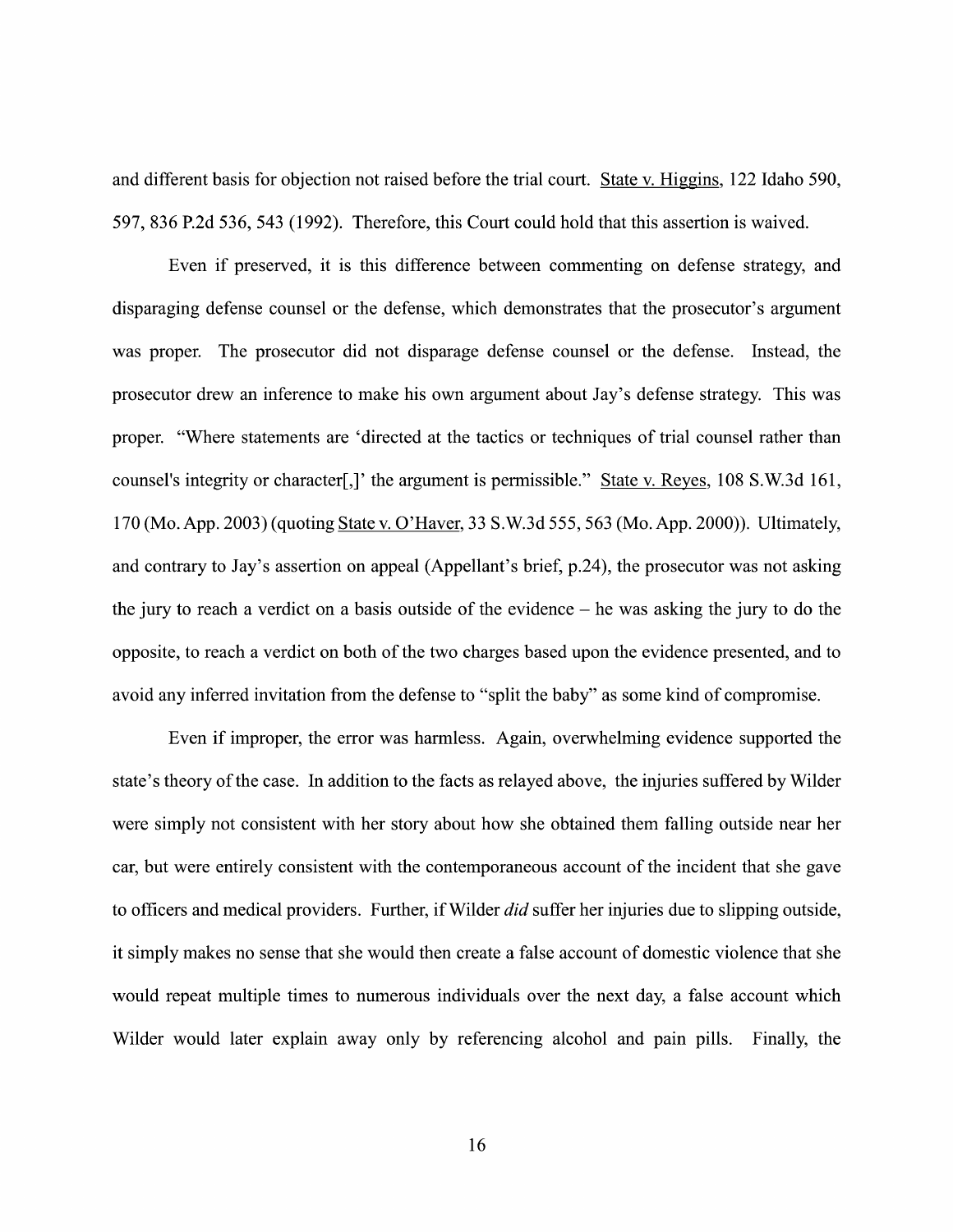prosecutor's speculation about the defense attempting to encourage a split verdict did not implicate any of the factual or credibility determinations the jury was tasked with making, which were the determinations that this case turned on.

Jay has failed to demonstrate that the prosecutor's argument about the defense strategy was improper. This Court should therefore reject his assertion and affirm Jay's convictions.

## III.

## JaV Has Failed To Demonstrate Fundamental Error With Respect To His Assertion That The Prosecutor Committed Misconduct During His Rebuttal Argument By Discussing The Prevalence Of Recanting Domestic Violence Victims At The Courthouse

## A. Introduction

For the first time 0n appeal, Jay contends that the prosecutor committed prosecutorial misconduct during his rebuttal argument by discussing the prevalence of recanting domestic violence victims. (Appellant's brief, pp.19-26.) A review of the record reveals that Jay has failed to demonstrate fundamental error.

## B. Standard Of Review

"[T]he standard 0f review governing claims of prosecutorial misconduct depends 0n whether the defendant objected to the misconduct at trial." State v. Severson, 147 Idaho 694, 715, 215 P.3d 414, 435 (2009). If a defendant fails to timely object at trial to allegedly improper closing arguments by the prosecutor, the conviction Will be set aside for prosecutorial misconduct only upon a showing by the defendant that the alleged misconduct rises to the level of fundamental error. State V. Perry, 150 Idaho 209, 226, 245 P.3d 961, 978 (2010).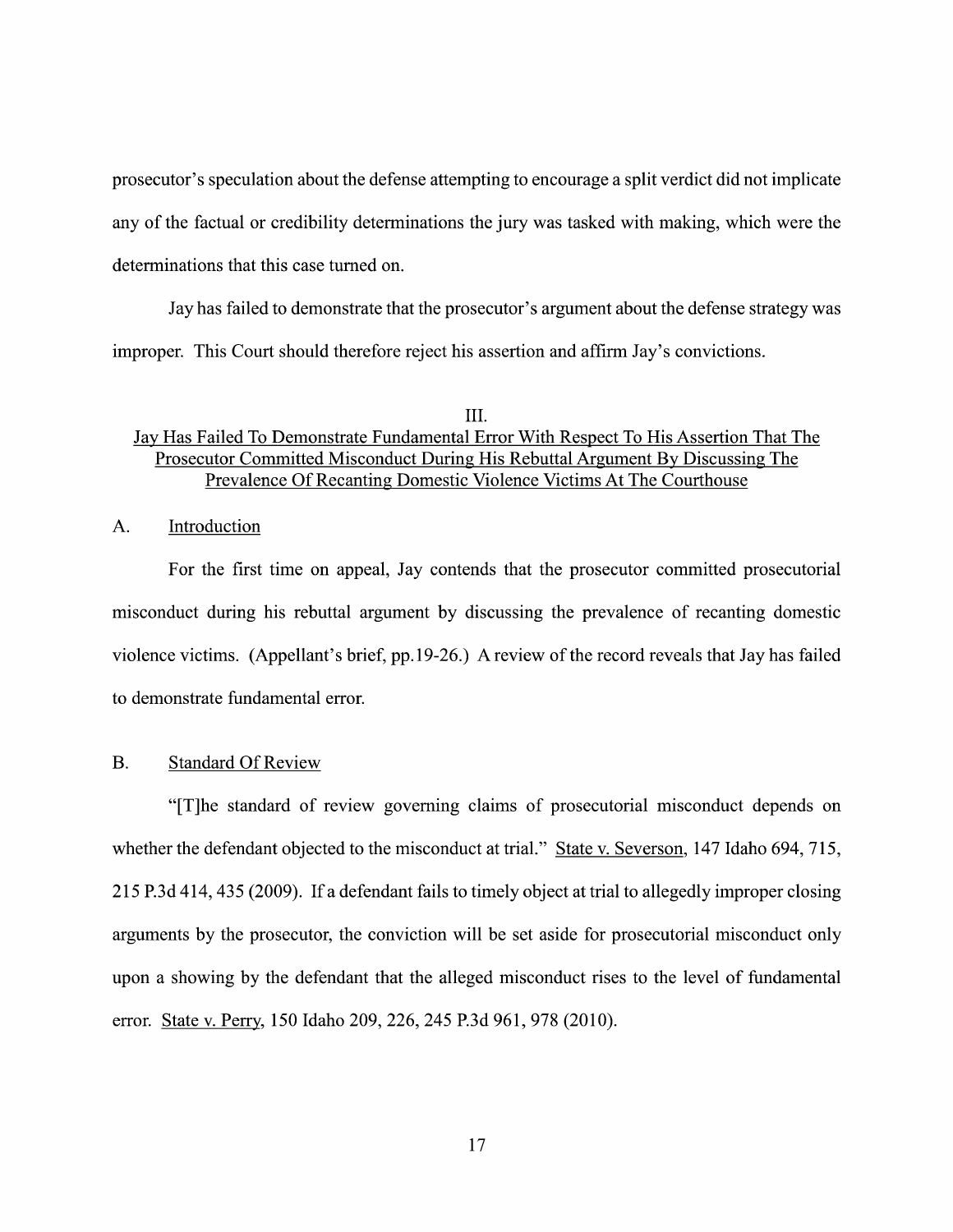#### C. JaV Has Failed To Demonstrate Fundamental Error

As noted above, prosecutorial misconduct occurs Where the prosecutor "so infect[s] the trial with unfairness as to make the resulting conviction a denial of due process." Sanchez, 142 Idaho at 318, 127 P.3d at 221.

Where a claim of error, including prosecutorial misconduct, unpreserved by a contemporaneous objection is presented on appeal, the Court applies a three step review. Perry, 150 Idaho at 228, 245 P.3d at 980. First, the appellant must show that "one or more ... unwaived constitutional rights were violated." Id. Second, "the error must be clear or obvious." Id. "This means the record must contain evidence 0f the error and the record must also contain evidence as to whether or not trial counsel made a tactical decision in failing to object." Miller, 165 Idaho at 119, 443 P.3d at 133. "Ifthe record does not contain evidence regarding Whether counsel's decision was strategic, the claim is factual in nature and thus more appropriately addressed via a petition for post-conviction relief." Id. Finally, the appellant "must demonstrate that the error affected [his or her] substantial rights." Perry, 150 Idaho at 226, 245 P.3d at 978. Where, as here, there was a trial, the appellant must show that the clear error "must have affected the outcome 0f the trial proceedings." Li. The Idaho Supreme Court has recently clarified that "[w]hether the error affected the trial proceedings must be clear from the appellate record." Miller, 165 Idaho at 119-120, 443 P.3d at 133-134.

Near the start of Jay's closing argument, defense counsel argued that "[w]hat's unique about this trial" was that there were only two eyewitnesses to the incident, and that both  $-$  Jay and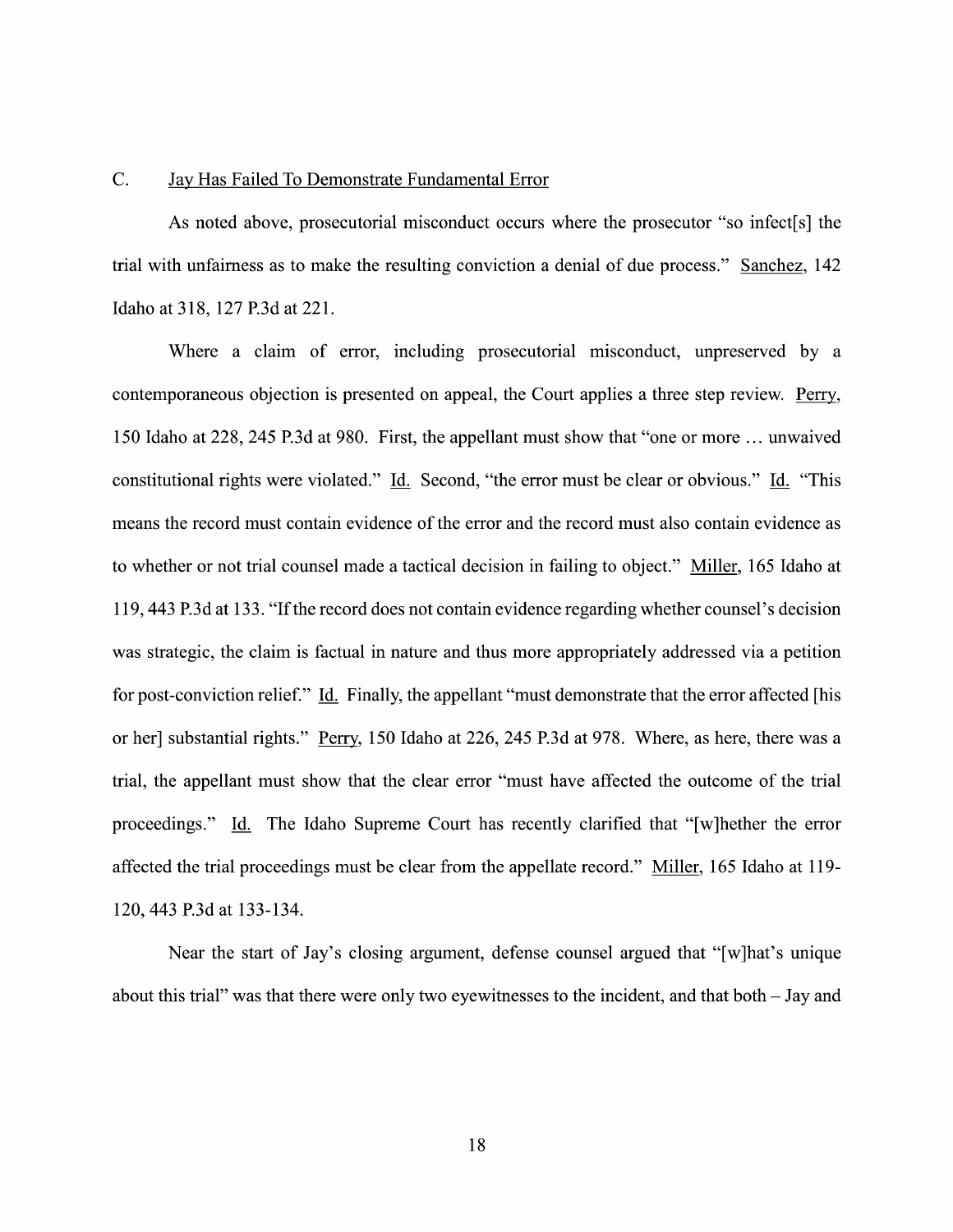Wilder – testified under oath that "these events the State has alleged did not occur." (Trial Tr. Vol.

II, p.105, L.20 – p.106, L.7.) Counsel then emphasized this point:

So let me say that one more time. The only two eyewitnesses to the alleged crime both testified, both 0f them testified under oath that these events did not occur.

So just at the beginning of our analysis of this case, it's already highly unusual, because both the alleged victim and the alleged perpetrator have both testified under oath at the trial that these things did not occur. They're the only eyewitnesses. There is no other eyewitness saying these events occurred. Both of them testified at trial yesterday and today that it simply did not occur, that Mr. Jay was not the source of the injuries. So that's somewhat unusual. And the reason why it's unusual is because both of the eyewitnesses to the alleged crime both testified that it didn't happen.

(Trial Tr., Vol. II, p.105, Ls.8-21.)

Later in his argument, defense counsel emphasized the point yet again –

We have to recall, as I stated in the very beginning, that there are only two eyewitnesses, and both 0f those eyewitnesses have testified that these events did not occur, Which is highly unusual.

(Trial Tr., Vol. II, p.116, Ls.13-16.)

In his rebuttal argument, the prosecutor responded to defense counsel's repeated factual

assertion that both eyewitnesses denying the underlying charged criminal conduct was "highly

unusual":

[Defense counsel] says it's unusual that they both testified it did not happen. That's not unusual. Come down to the courthouse any time you want and watch domestic violence cases and see how often a domestic violence victim takes the stand and looks at the man who she has to live with and will probably live with after and stares them in the eye and says, "Yeah, that's the man Who beat me." You come down and count how many of these victims you see.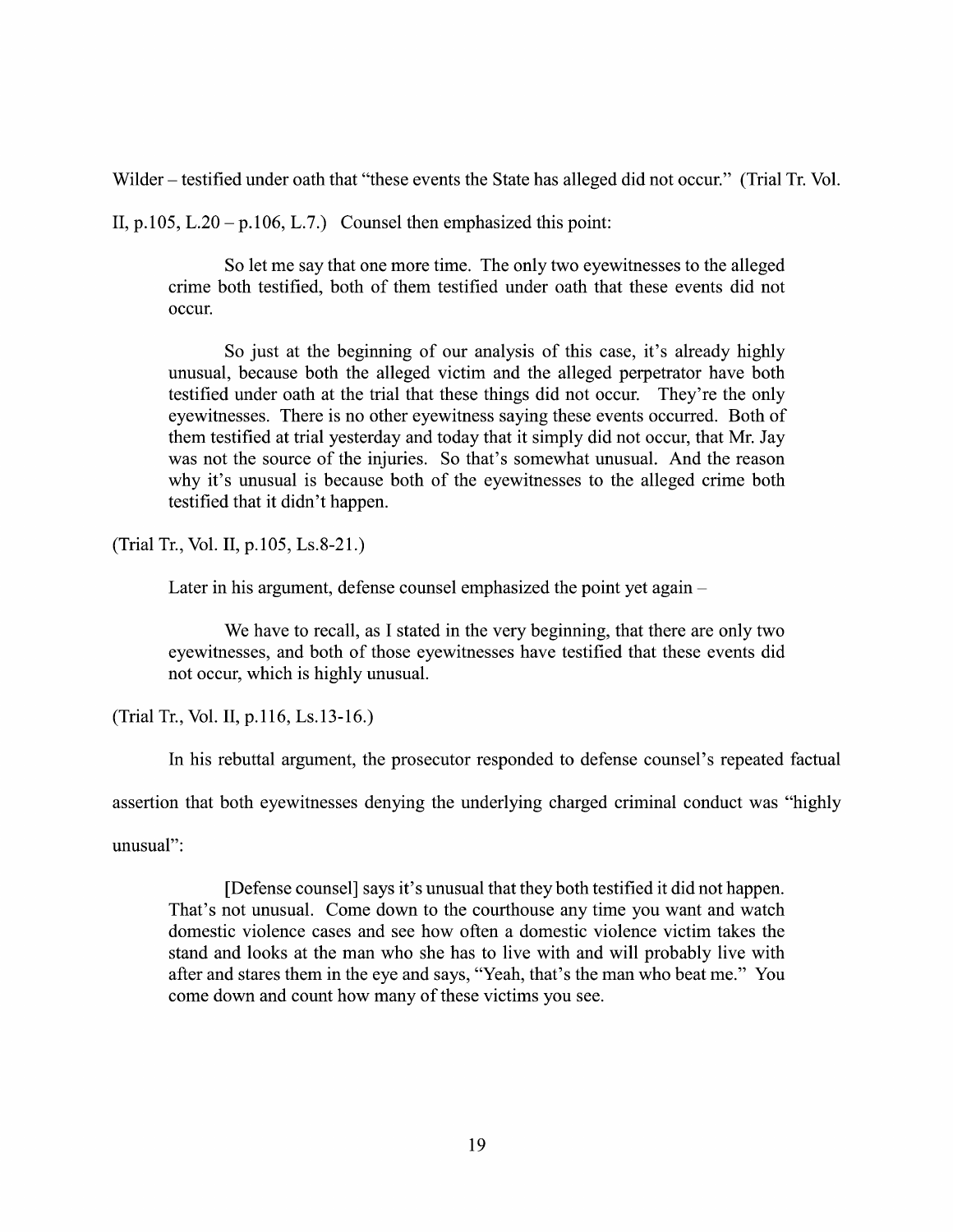No, it is not unusual for a victim to take that stand and deny everything that happened and say that she just loves her spouse so much that she accidentally tripped and hit her face on a countertop. Every Friday, down the hall.

## (Trial Tr., Vol. II, p.133, Ls.12-23.)

Jay did not object to this argument. Now, on appeal, he argues that the prosecutor committed misconduct. Jay has failed to establish fundamental error.

It was proper for the prosecutor to respond to Jay's argument that it was "highly unusual" for a battery defendant and victim to both deny that the battery occurred. Because there was no evidence on the general prevalence of victim recanting presented at the trial, the prosecutor, like Jay, could only properly appeal to the jury's own personal life experiences and understanding of domestic violence. In countering Jay's argument, the prosecutor evoked a particular context where domestic violence victims may recant  $-a$  courthouse. Because the defense specifically argued that it was highly unusual for both eyewitnesses to testify that the events charged by the state did not occur, it was proper rebuttal argument to point out that is not true, particularly in domestic Violence cases where there is often a motive for the victim to recant.

Certainly, a prosecutor's introduction of information based upon his own personal knowledge 0r observations creates the potential for improper argument. However, like the defense argument, the prosecutor's reference to Victims recanting in the courthouse was too vague, and too lacking in a precise evidentiary basis, to cross the line into improper argument. The prosecutor did not refer to scientific evidence about recanting that existed outside of the record, or attempt to present his own specific evidence or examples of recanting Victims. He simply disputed defense counsel's assertion, and very broadly asserted that, to the contrary, Victim recanting is not, in fact,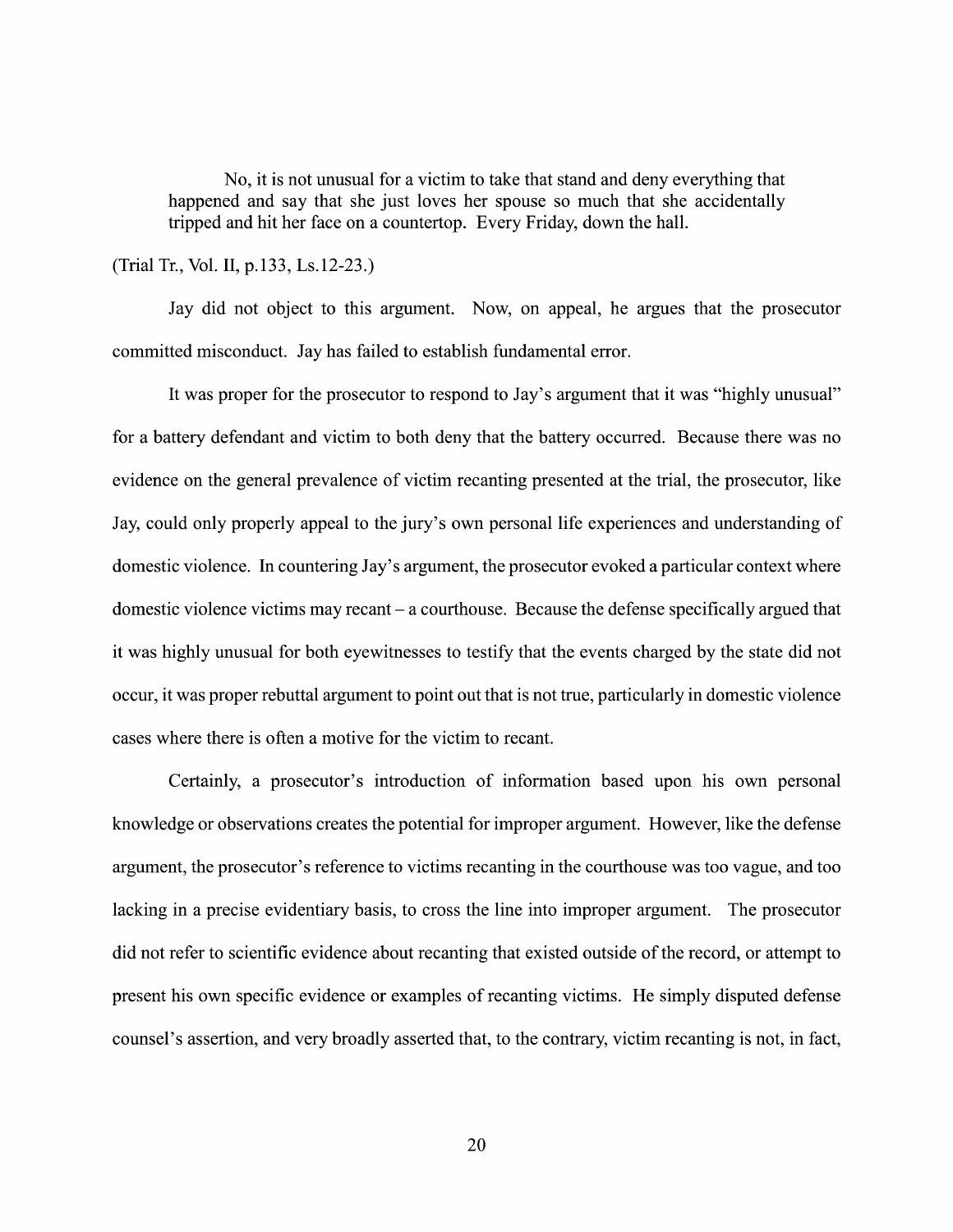unusual  $-$  " $[c]$ ome down to the courthouse...and see." This did not provide significantly different information that Jay's argument did. It would not have been surprising to a juror where either defense counsel or the prosecutor generated their competing positions 0n the prevalence of recanting victims – in their employment, and at the courthouse. Additionally, as discussed above, the state prevented substantial evidence that a victim recanted in this very case. In any event, for these same reasons, even to the extent that the prosecutor's reliance on the courtroom imagery context was improper, Jay has still failed to satisfy the first Perry prong because the manner of argument did not rise to the level of a constitutional violation.

Jay also cannot satisfy the second Perry prong. Jay's decision not to object was likely tactical. Shortly after this portion of the prosecutor's argument, Jay raised an objection to another portion of the argument  $-$  demonstrating his willingness and ability to do so. (Trial Tr., Vol. II, p.137, Ls.2-4.) An objection would have merely resulted in, at most, a striking of the reference to the courtroom context presented by the prosecutor  $-$  not of the argument itself, which, as noted above, was made in response to Jay's contrary argument. Moreover, asserting that an argument indistinguishable from the one defense counsel recently made was improper could put defense counsel and his own arguments in a bad light.

Finally, Jay cannot satisfy the third Perry prong because he cannot demonstrate prejudice. Regardless of how unusual victim recanting is in general, in *this* particular case, the state presented overwhelming evidence that such recanting occurred. In addition to the evidence of Jay's guilt and 0f Wilder's recanting discussed above, Wilder explained at the trial that she was working five jobs, living in her car, and "ready to go home" with  $Jay - a$  place she was prohibited from going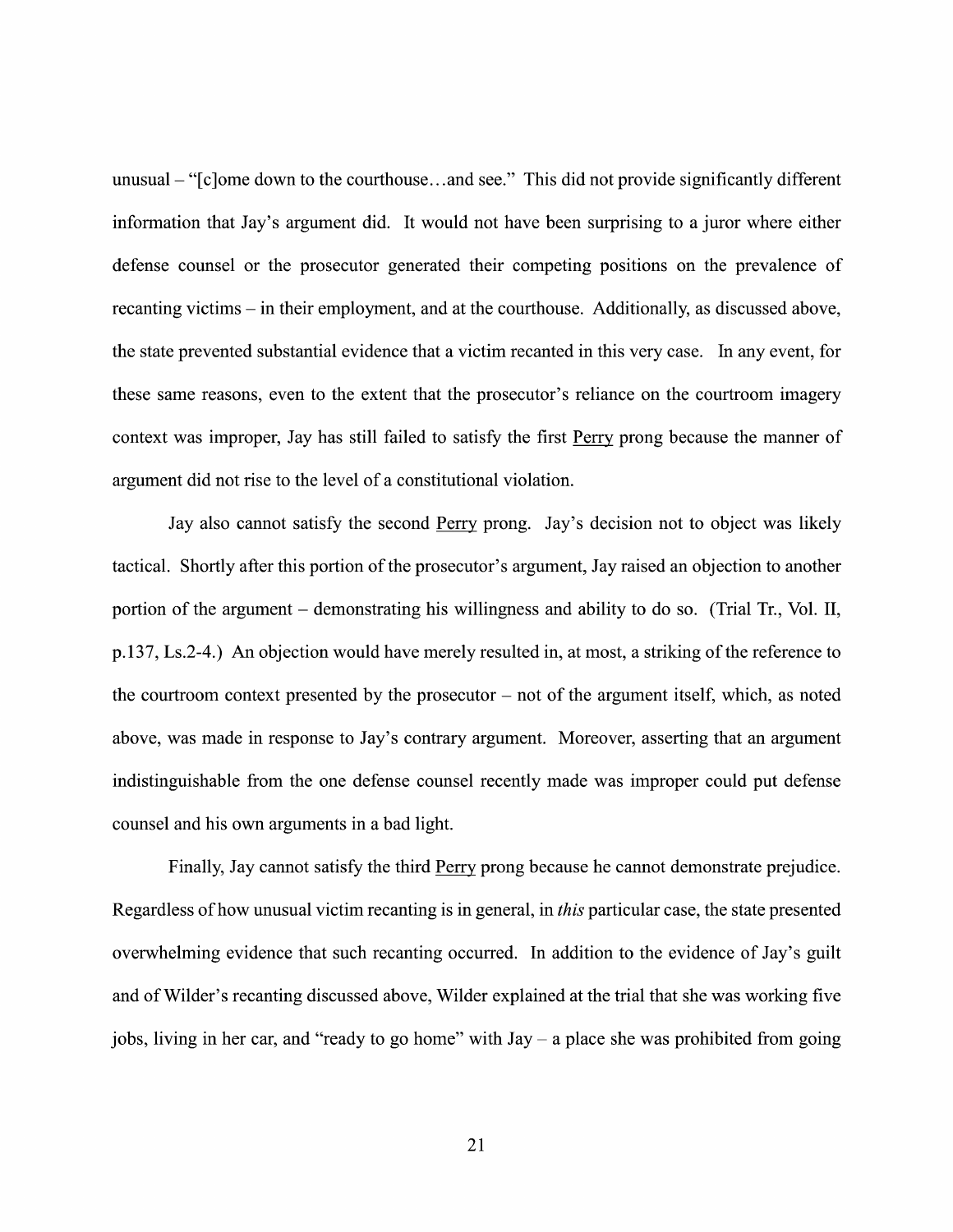at the time of the trial. (Trial Tr., Vol. I, p.190, L.21 - p.191, L.20; p.219, L.23 - p.221, L.20.) This provided additional motive for her recanting. Finally, as noted above, any improper portion of the argument pertained only to the manner in Which it was presented, rather than its substance. Any improper method of delivering the proper argument did not create prejudice in the circumstances 0f this case.

Jay has failed to demonstrate fundamental error with respect to his prosecutorial misconduct allegation. This Court should therefore reject this claim and affirm Jay's convictions.

## IV. Jay Has Failed T0 Show That The District Court Abused Its Sentencing Discretion

### A. Introduction

Jay contends that the district court imposed an excessive sentence for felony domestic battery. (Appellant's brief, pp.26-29.) However, Jay cannot show he is entitled to relief because he has failed to establish that the district court's unified eight-year sentence With three years fixed for felony domestic battery, and decision to retain jurisdiction, was excessive considering the objectives of sentencing, the nature of Jay's offense, the danger Jay poses to the victim and other romantic partners, and other factors before the court.

## B. Standard Of Review

When a sentence is within statutory limits, the appellate court will review only for an abuse 0f discretion. State V. Farwell, <sup>144</sup> Idaho 732, 736, <sup>170</sup> P.3d 397, <sup>401</sup> (2007). The appellant has the burden of demonstrating that the sentencing court abused its discretion. Li.

22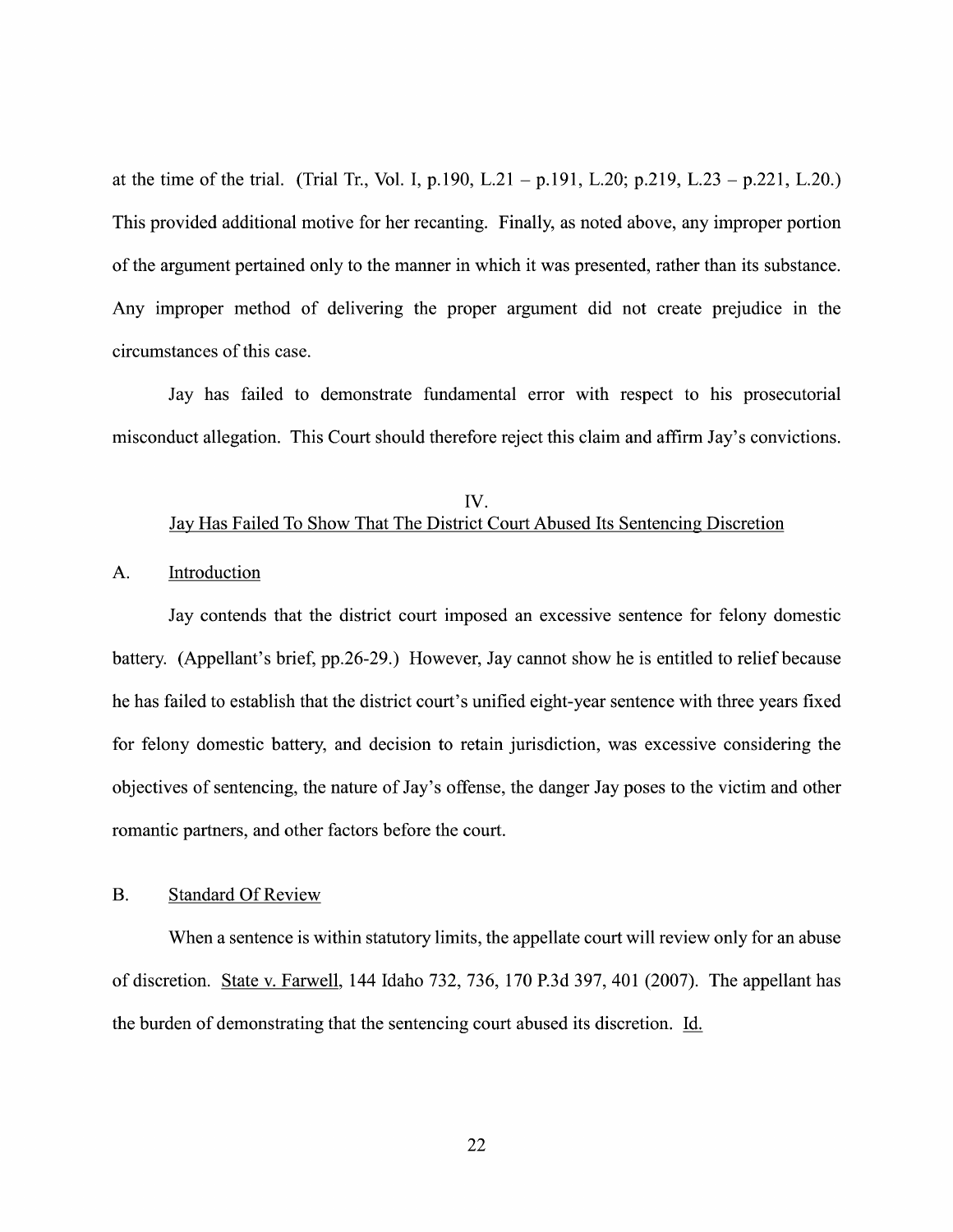#### C. The District Court Acted Well Within Its Sentencing Discretion

T0 bear the burden of demonstrating an abuse of discretion, the appellant must establish that, under any reasonable view of the facts, the sentence is excessive. Id. To establish that his sentence is excessive, Jay must demonstrate that reasonable minds could not conclude the sentence was appropriate to accomplish the sentencing goals of protecting society, deterrence, rehabilitation, and retribution. Id.; see also State v. Toohill, 103 Idaho 565, 568, 650 P.2d 707, 710 (Ct. App. 1982) (setting forth these sentencing objectives). "When considering whether the district court abused its sentencing discretion, [the appellate courts] review the entire sentence[.]" State V. Bailey, <sup>161</sup> Idaho 887, 895, <sup>392</sup> P.3d 1228, <sup>1236</sup> (2017) (citation omitted). However, the appellate court will "presume that the defendant's term of confinement will probably be the fixed portion of the sentence, because whether 0r not the defendant's incarceration extends beyond the fixed portion of the sentence will be within the sole discretion of the parole board." Id. (citation omitted).

In this case, prior to imposing its sentence, the district court reviewed the presentence investigation report and domestic violence assessment it had ordered, and expressly indicated its consideration of the applicable sentencing factors discussed above. (9/3/19 Tr., p.26, Ls.11-18.) The state recommended a unified eight-year sentence with three years fixed.  $(9/3/19$  Tr., p.18, Ls.19-21.) Jay recommended that the court impose a suspended sentence and place him on probation.  $(9/3/19 \text{ Tr}, p.25, Ls.15-22.)$  The district court imposed a unified eight-year sentence with three years fixed, but retained jurisdiction for one year.  $(9/3/19 \text{ Tr}, p.28, Ls.1-9)$ . A review of the record supports the court's sentencing determination.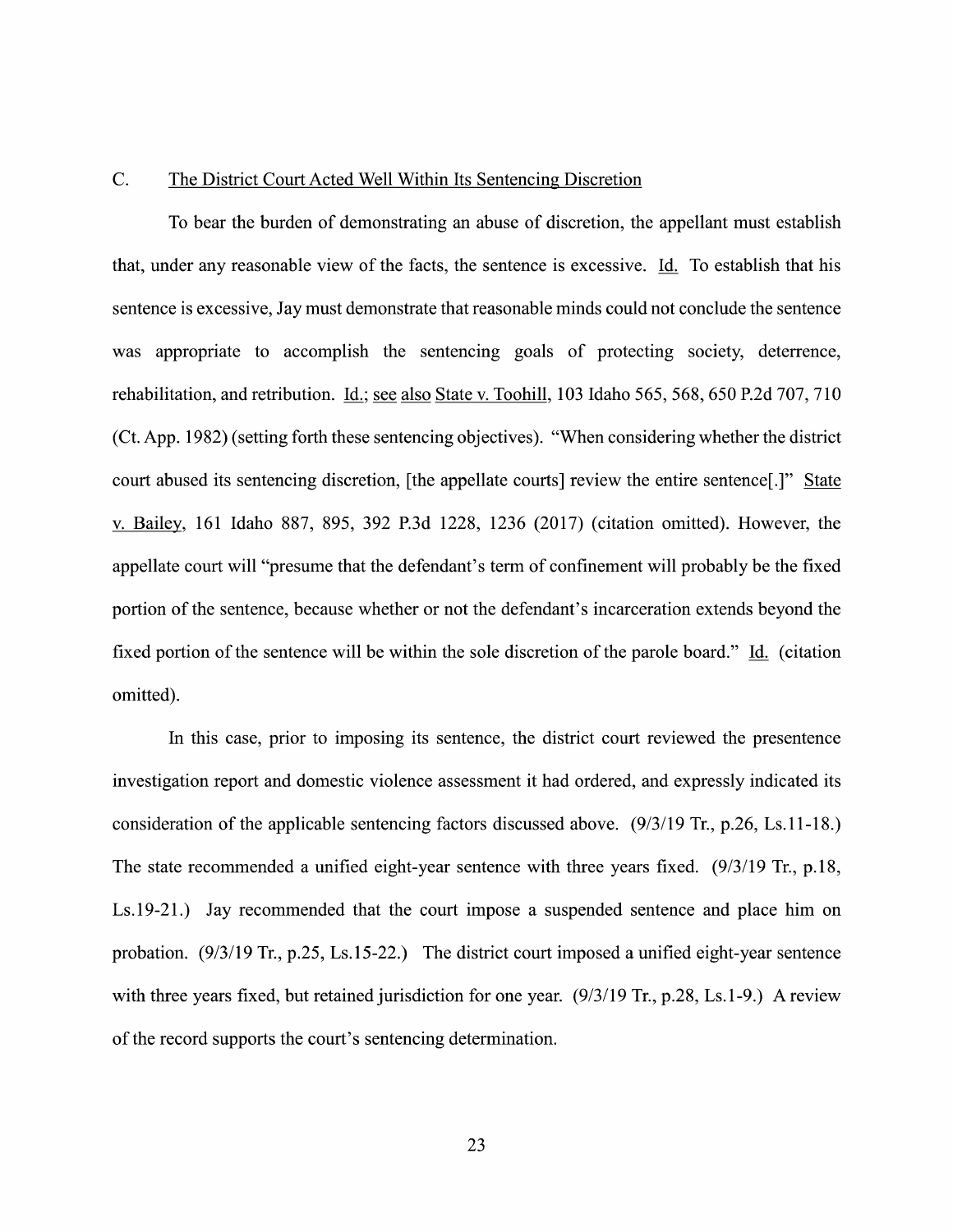The nature of Jay's crime warranted the sentence imposed. Wilder's numerous injuries, which were documented in photos admitted into evidence at the jury trial (State's Exhibits 1-11, 18), resulted from more than a solitary act of violence from Jay, and instead were caused by a continuous attack. Wilder suffered broken nose; multiple scratches on her neck; swelling on her lower jaw, abrasions on the bridge of her nose; and bruising on her wrist, cheek, and above her eyebrow. (Trial Tr., Vol. I, p.309, L.8 – p.310, L.16; Trial Tr., Vol. II, p.8, Ls.3 – p.9, L.25.) Jay poses a particular continuing danger to Wilder (and any other romantic partners), in light of Wilder's willingness to deny the occurrence of such violence and attempts to conceal it from authorities.

The district court also found it significant that Jay did not accept responsibility for his crime, and continued to "adhere to a false narrative as to what happened."  $(9/3/19$  Tr., p.26, L.24  $p = p.27$ , L.4) (see also PSI,<sup>3</sup> pp.18, 35 (Jay's statements to domestic violence evaluator and PSI investigator that it was Wilder who attacked him)). The domestic violence evaluator concluded that Jay was a "low to moderate-risk" to re-offend  $(PSI, p.16)$ , and Jay's aggregate LSI-R score placed him in the "moderate" recidivism risk category (PSI, p.46). The PSI investigator concluded that Jay was a "marginal candidate for an order of retained jurisdiction." (PSI, p.48.)

This appears to have been Jay's first felony conviction. (See PSI, pp.35-38.) However, Jay's extensive history of misdemeanor offenses (10 convictions, 2 other misdemeanor charges with no disposition listed), demonstrate Jay's inability to follow the law, and foreshadow his

<sup>&</sup>lt;sup>3</sup> Cited page numbers of the PSI refer to the page numbers of the electronic file containing the PSI, domestic Violence evaluation, and other confidential exhibits.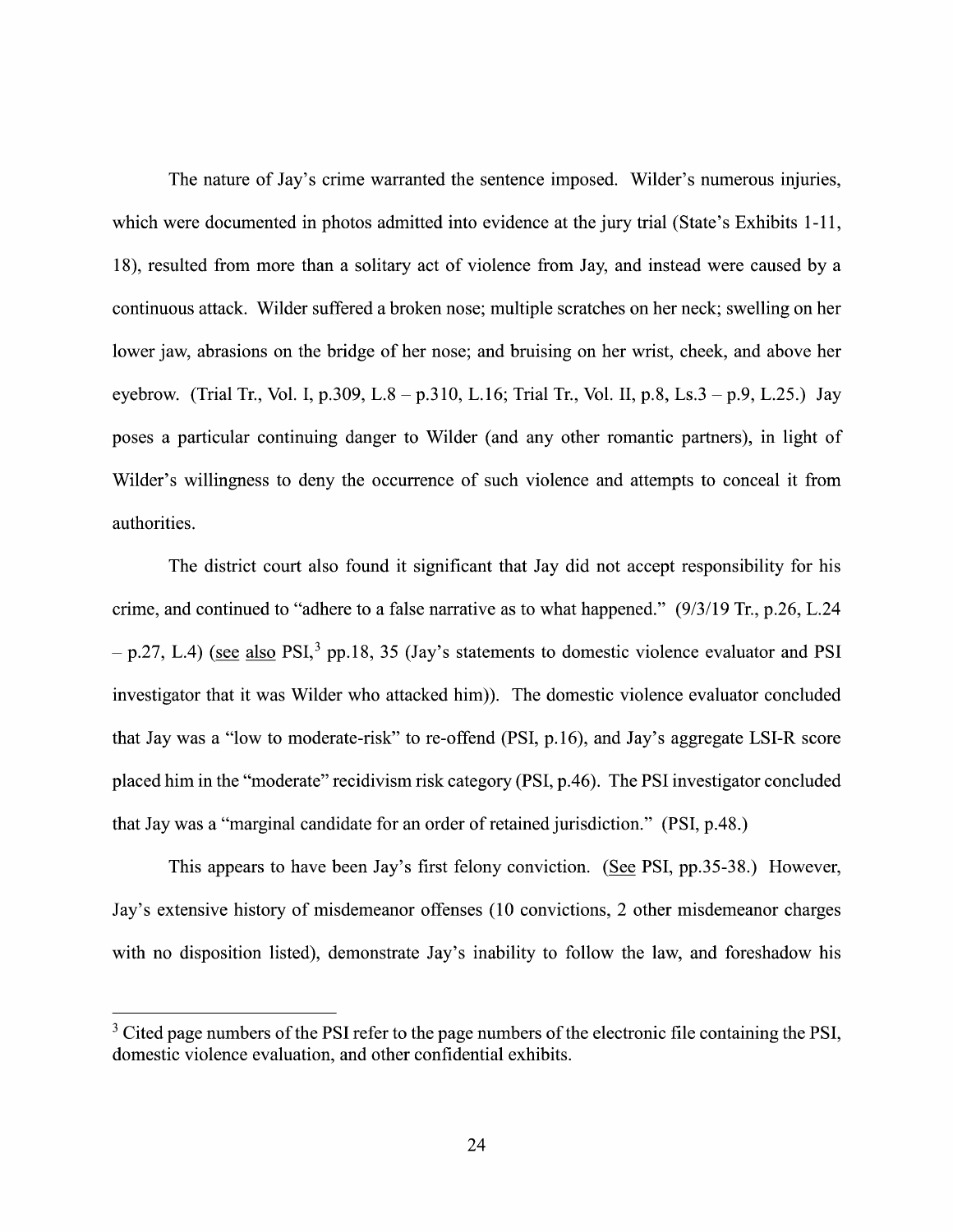difficulty in following the rules of a supervised community probation if he had he been granted that opportunity immediately. (Id.) Further, While Jay has never been previously charged with domestic Violence-related offenses, there are indications in the record (such prosecutor's question that was the subject 0f the mistrial motion, as discussed above), that his relationship with Wilder involved physical abuse prior to this case. Despite denying the state's version of events that was supported by evidence submitted at the trial, Jay also told the presentence investigator that "this has happened three times before, but this was the worst." (PSI, p.35.)

Despite these concerns, the district court did not follow the state's harsher sentencing recommendation, and instead retained jurisdiction, giving Jay the opportunity for probation once he completed a rider. This was an entirely appropriate sentence in this case. The district court thus acted well within it sentencing discretion, and Jay has failed to demonstrate he is entitled to relief.

#### **CONCLUSION**

The state respectfully requests that this Court affirm the judgment of conviction entered upon the trial verdicts finding Jay guilty 0f felony domestic battery and misdemeanor obstructing of an officer.

DATED this 29th day of September, 2020.

/s/ Mark W. Olson MARK W. OLSON Deputy Attorney General

25